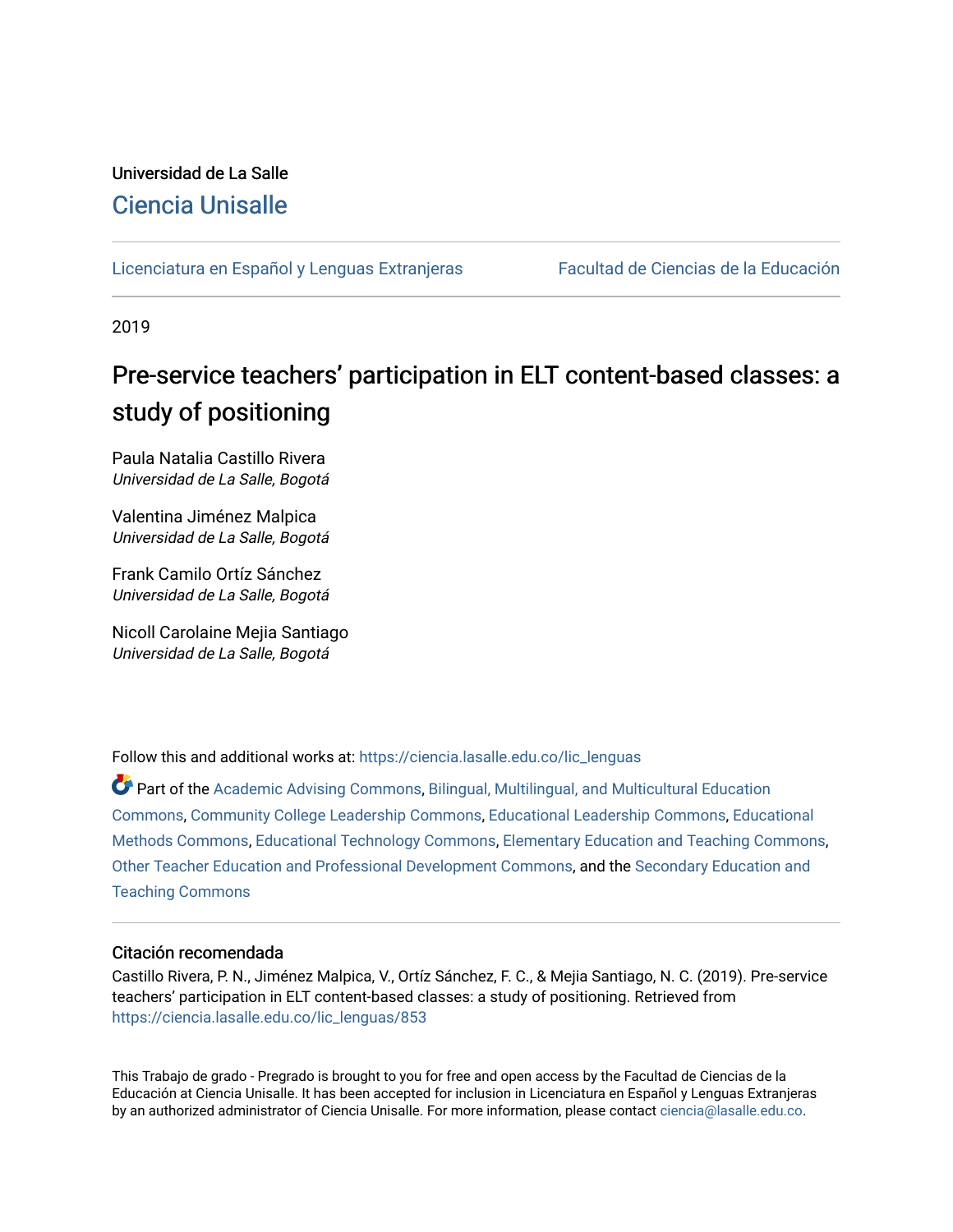## **PRE-SERVICE TEACHERS' PARTICIPATION IN ELT CONTENT-BASED CLASSES: A STUDY OF POSITIONING**

PAULA NATALIA CASTILLO RIVERA, 26151359 VALENTINA JIMÉNEZ MALPICA, 26151105 FRANK CAMILO ORTÍZ SÁNCHEZ, 26142078 NICOLL CAROLAINE MEJIA SANTIAGO, 26151139

### **UNIVERSIDAD DE LA SALLE**

### **FACULTAD DE CIENCIAS DE LA EDUCACIÓN**

## **LICENCIATURA EN LENGUA CASTELLANA, INGLÉS Y FRANCÉS**

**BOGOTÁ D.C., MAYO 2019**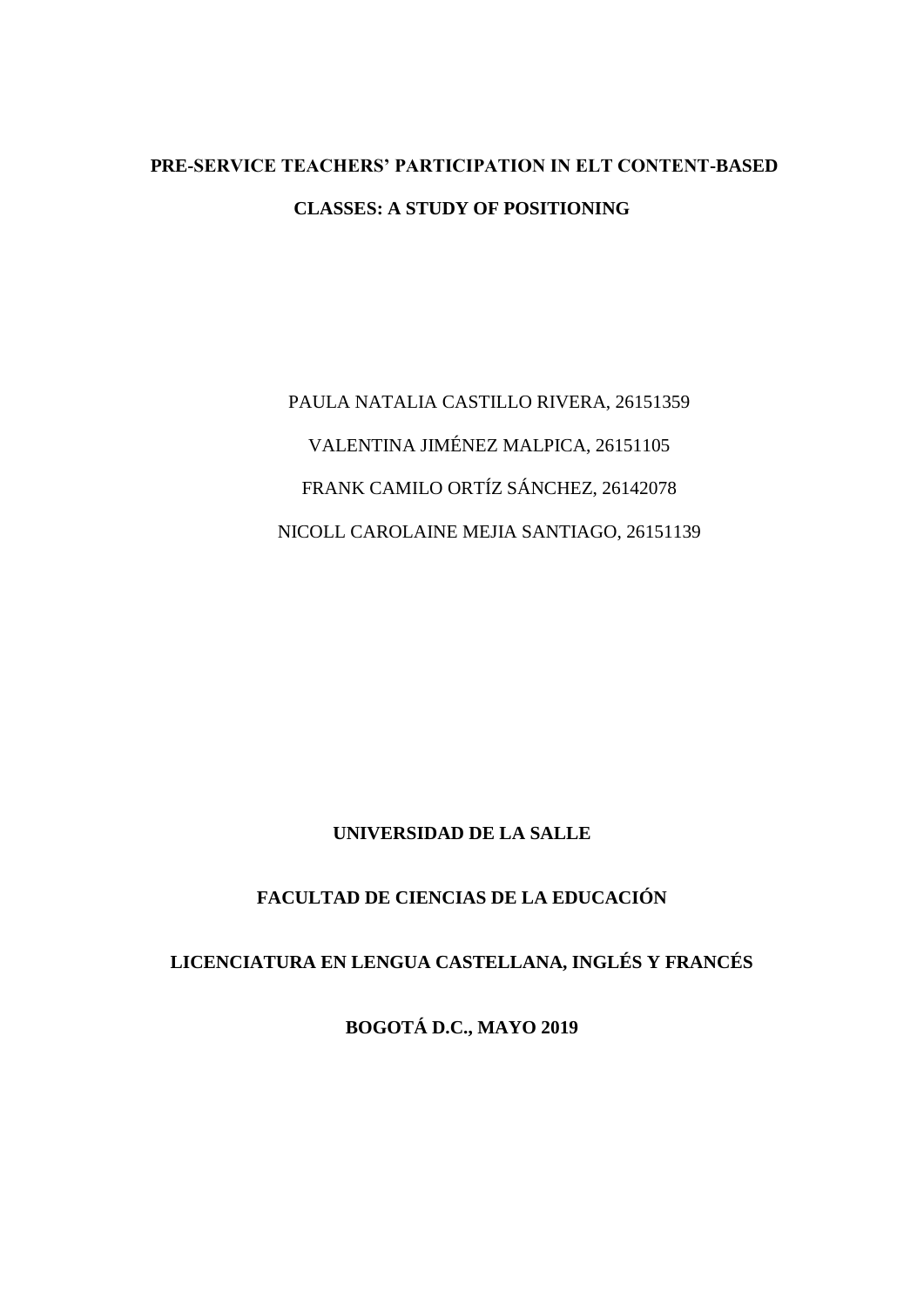## **PRE-SERVICE TEACHERS' PARTICIPATION IN ELT CONTENT-BASED CLASSES: A STUDY OF POSITIONING**

# PAULA NATALIA CASTILLO RIVERA, 26151359 VALENTINA JIMÉNEZ MALPICA, 26151105 FRANK CAMILO ORTÍZ SÁNCHEZ, 26142078 NICOLL CAROLAINE MEJIA SANTIAGO, 26151139

## **TRABAJO DE GRADO PRESENTADO COMO REQUISITO PARA OPTAR AL TÍTULO DE LICENCIADO EN LENGUA CASTELLANA, INGLÉS Y FRANCÉS.**

**Director:** 

**EDGAR LUCERO BABATIVA**

### **UNIVERSIDAD DE LA SALLE**

### **FACULTAD DE CIENCIAS DE LA EDUCACIÓN**

## **LICENCIATURA EN LENGUA CASTELLANA, INGLÉS Y FRANCÉS**

**BOGOTÁ D.C., MAYO 2019**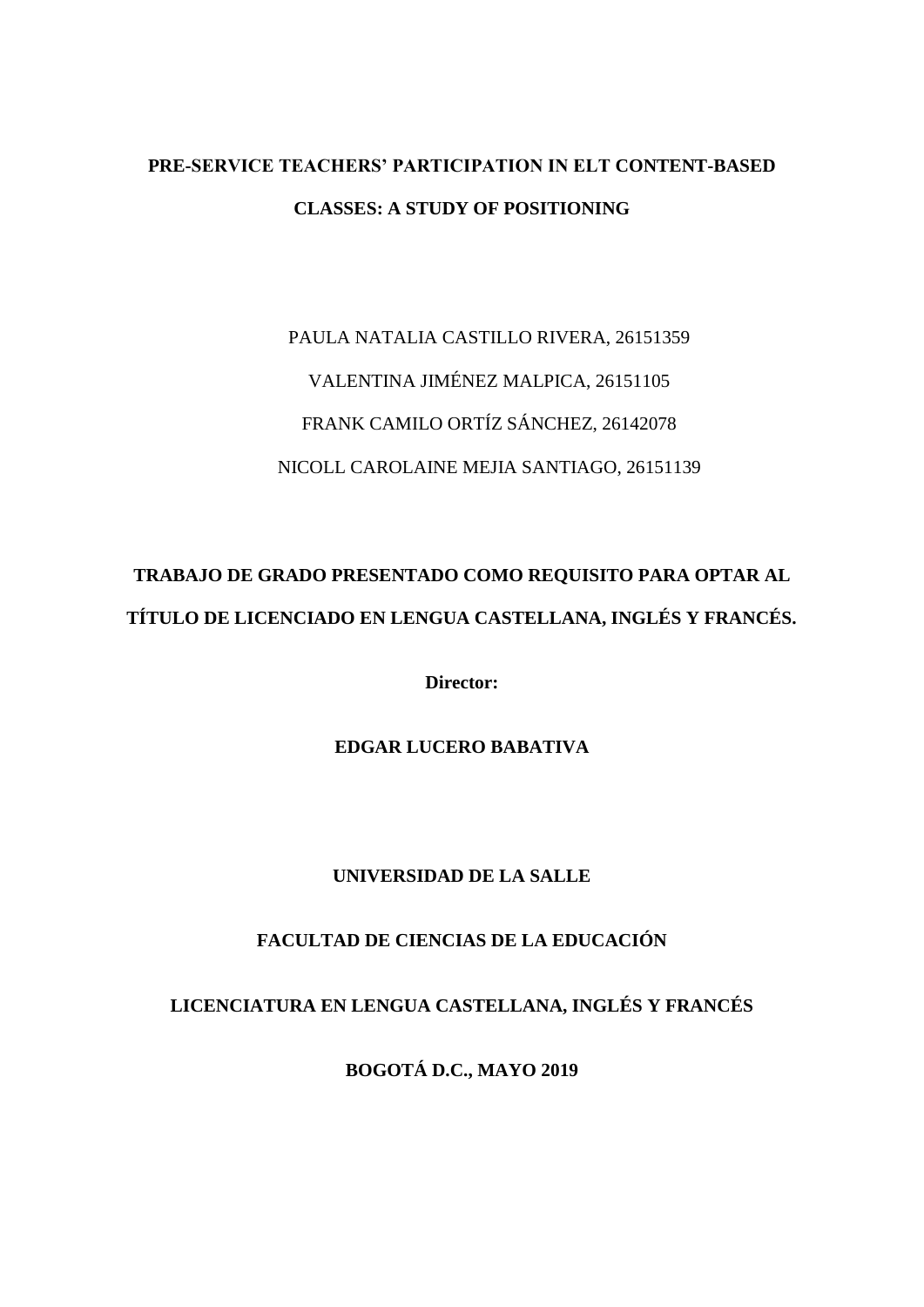

#### **RECTOR:**

### HNO. ALBERTO PRADA SANMIGUEL

### **VICERRECTOR ACADÉMICO:**

### DRA. CARMEN AMELIA CAMACHO

### **DECANO FACULTAD DE CIENCIAS DE LA EDUCACIÓN:**

DR. GUILLERMO LONDOÑO OROZCO

## **DIRECTOR DEL PROGRAMA:**

DRA. NORMA SOFÍA VANEGAS

## **LÍNEA DE INVESTIGACIÓN:**

EDUCACIÓN, LENGUAJE Y COMUNICACIÓN

## **TEMA DE INVESTIGACIÓN:**

EDUCACIÓN, PROCESOS SOCIALES Y SUBJETIVACIÓN

## **DIRECTOR TRABAJO DE GRADO:**

EDGAR LUCERO BABATIVA

**BOGOTÁ D.C., MAYO 2019**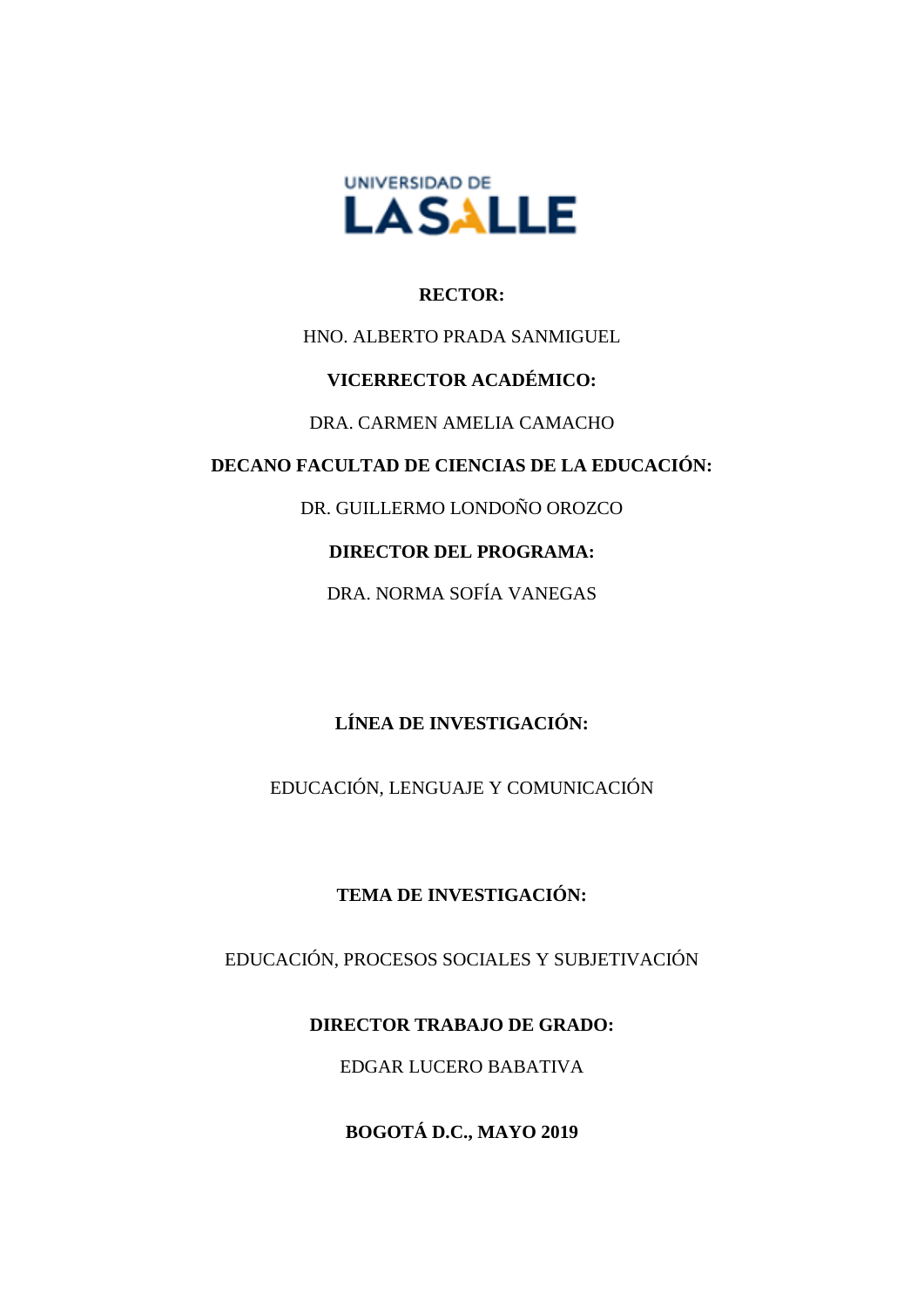## **Pre-Service Teachers' Participation in ELT Content-Based Classes: A Study of Positioning**

#### **Abstract**

This research study seeks to explore the reasons and manners in which pre-service teachers participate in a content-based English language class of the undergraduate program in English language teaching at La Salle University. This study determines the mode in which pre-service teachers' manners of participating configure the development of a content-based class and the reasons that make students participate in it. The paper follows the positioning theory principles with a group of 21 students in the content-based class of Intercultural Communication. Participant observations, semistructured interviews and sociograms were the instruments used to display elements that foster positioning; then participation situated in three momentums: nomination, lack of proficiency, and groupability. These results reveal that pre-service teachers participate in the content-based English class through an interactional process of teacher and peers' nomination along with their language proficiency, causing particular ways of self and others' positioning in the dynamics of specific groups.

**Keywords**: Participation, positioning, content-based English classes, pre-service teachers.

#### **Resumen**

El presente trabajo de investigación busca explorar las razones y maneras en las cuales los profesores en formación participan en clases de contenido en inglés del programa de pregrado en la enseñanza del idioma inglés de la Universidad de La Salle. Este estudio determina el modo en el cual las formas de participación de los profesores en formación configuran el desarrollo de estas clases de contenido, y las razones que hacen que los estudiantes participen. El trabajo sigue los principios de la teoría de posicionamiento en un grupo de 21 estudiantes en la clase de contenido "Intercultural Communication". Observaciones participantes, entrevistas semiestructuradas y sociogramas fueron los elementos usados para mostrar elementos que fomentan el posicionamiento; entonces la participación se sitúa en tres momentos: nominación, falta de suficiencia y grupabilidad. Estos resultados revelan que los profesores en formación participan en las clases de contenido en inglés a través de un proceso de interacción de profesor y compañeros, uniendo la nominación y su suficiencia del lenguaje, causando un auto-posicionamiento y posicionamiento de los otros en la dinámica de grupos específicos.

**Palabras clave:** Participación, posicionamiento, clases de contenido en inglés, profesores en formación.

#### **Résumé**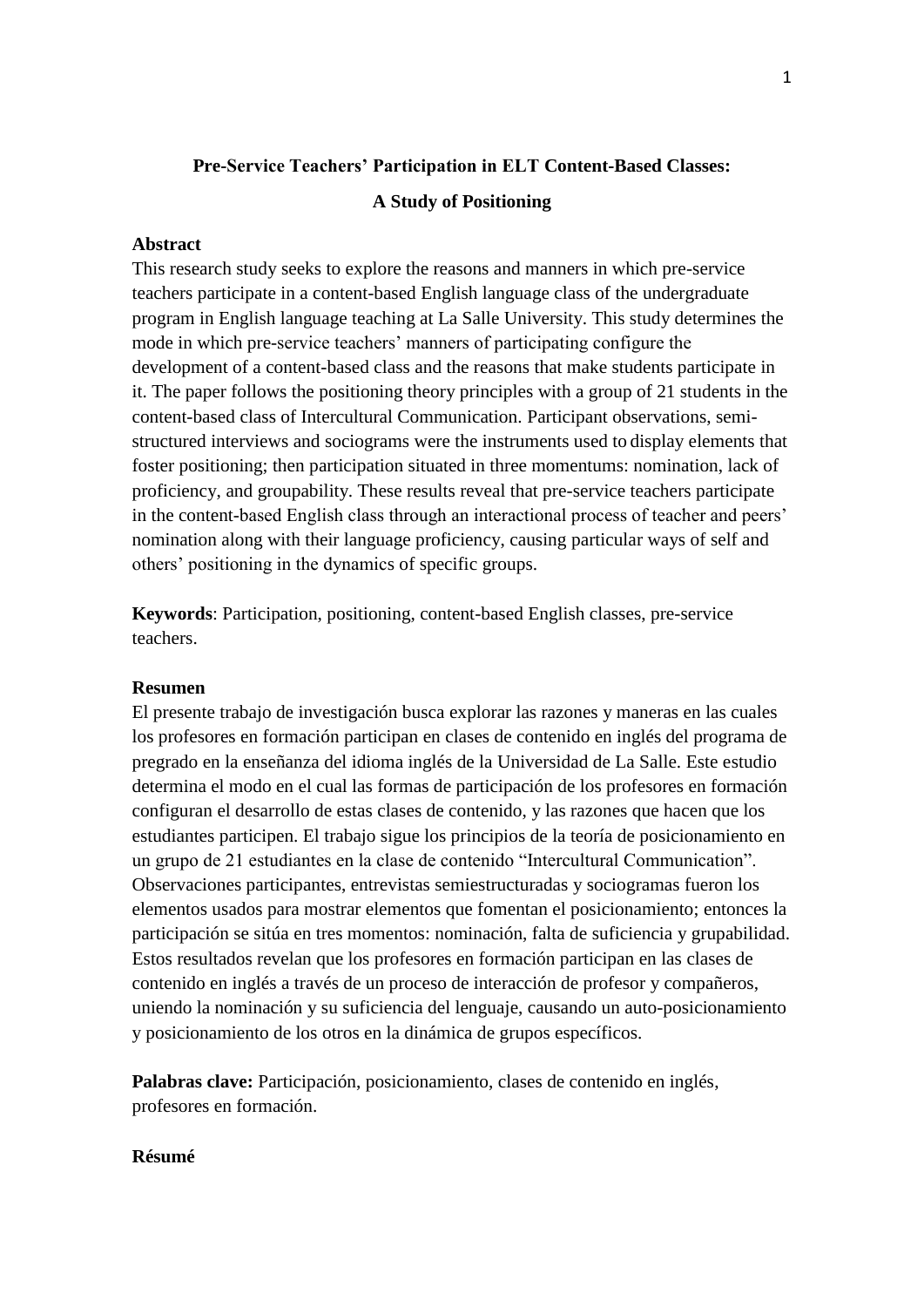Le présent document de recherche a pour but l'exploration des raisons pour lesquelles les enseignants en formation prennent part dans des cours qui ont du contenu en anglais dans le cadre du programme de licence en l'enseignement de la langue anglaise de l'Université de La Salle. Cette étude détermine la manière dont les formes de participation des enseignants en formation façonnent le développement de leurs cours de contenu et des raisons pour lesquelles les élèves y participent. Le travail suit les principes de la théorie de positionnement dans un groupe de 21 étudiants dans la classe de contenu "Intercultural Communication". Des observations participantes, des interviews semi-estructurées et des sociogrames ont été les instruments utilisés pour montrer des éléments qui encouragent le positionnement; la participation se situe donc en trois temps : nomination, manque de suffisance et groupabilité. Ces résultats montrent que les enseignants en formation participent aux cours d'anglais par le biais d'un processus d'interaction entre enseignants et camarades, en combinant la nomination et l'adéquation du langage, provoquant un auto-positionnement et le positionnement des autres dans la dynamique de groupes spécifiques.

**Mots clés:** Participation, positionnement, cours d'anglais, enseignants en formation.

#### **Introduction**

Our project interest focuses on observing how pre-service teachers' manner of participation in ELT content-based classes occurs. The project analyses their participation in this type of classes by studying their emerging positionings. The participants are 9<sup>th</sup>-semester students of the BA in English language teaching at La Salle University.

Prieto (2005) states that students take part in decisions and activities that affect their learning processes and class development. Therefore, students' participation in content-based classes in English is relevant since without that participation the class development may decrease. This project is pertinent to identify the reasons of this type of students' participation. Also, it can shed light on checking whether that participation has an impact in the content-based English class development.

This research interest emerged at the time when we were taking sessions of content-based classes in the mentioned BA program.Those classes were designed for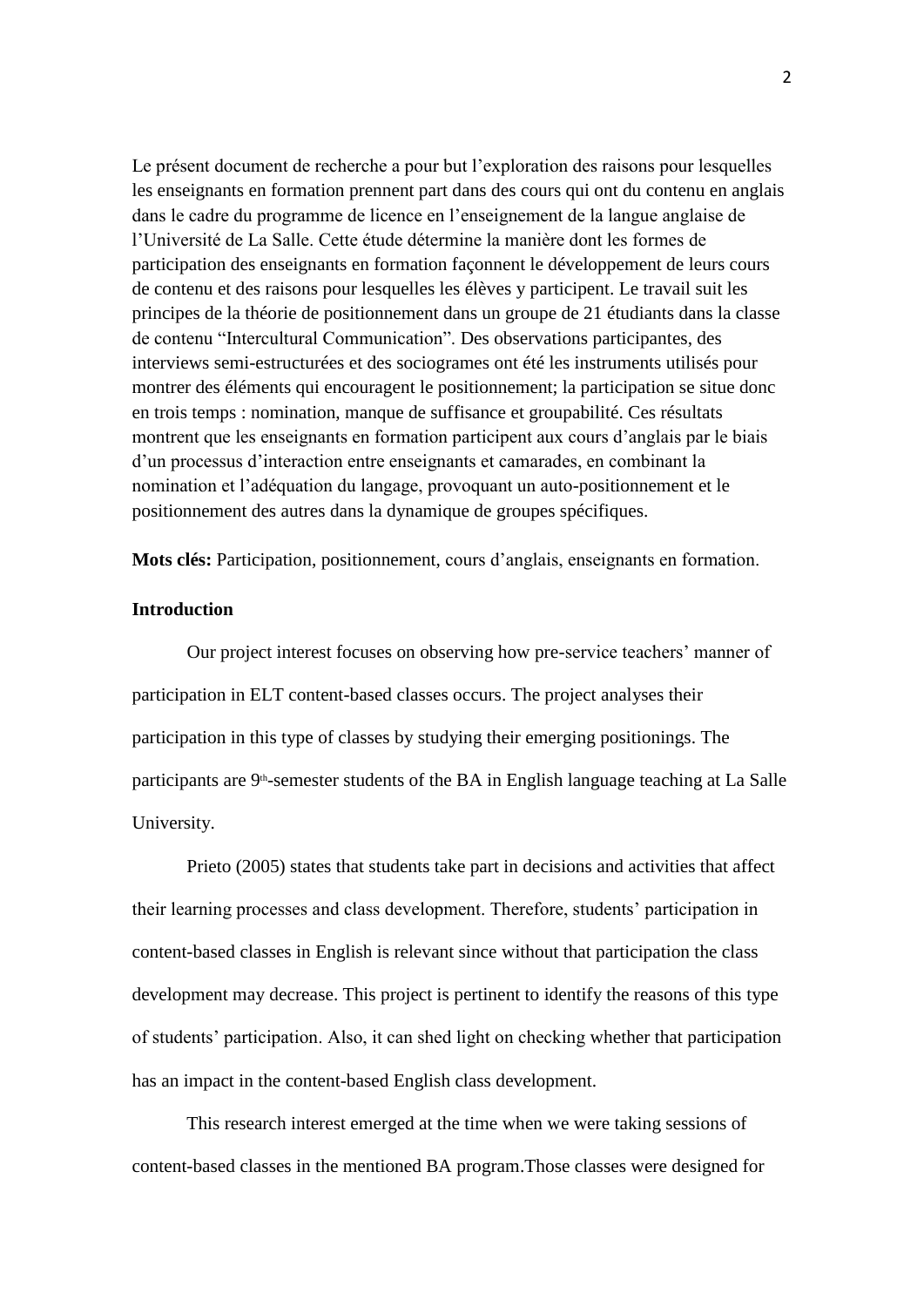ELT pre-service teachers. As our own experience, we took the preliminary observations at the time we were taking the class. We noticed that the students did not participate in mostly any part of the content-based class. We thought that some of the reasons that created that lack of participation would be the length of the class since it was four hours long and the students could feel tired. In addition, the topics studied might not be of everybody's interest in the class. As some of us were at a higher semester, we were accustomed to a different environment in terms of participation. Nonetheless, the more classes we attended, the more we noticed the resistance to participate in them.

Due to these experiences, we perceived that the interest in content-based classes decreased, possibly by the lack of students' participation. It means that participation could be a main factor in class development. Therefore, we wondered what is behind students' participation in class, what reasons make them participate at different rates.

By considering these aspects, we seek to answer the following research question: *How do pre-service teachers of the BA in ELT at La Salle University participate in a content-based class in English?*

In order to answer this question, we state the following research objectives:

- To identify the manners in which pre-service teachers participate in a contentbased English language class of the major.
- To explore the reasons that make students participate in those particular manners during the content-based English language class of the major.
- To determine the way pre-service teachers' manners of participating configure the development of that content-based class of the major.

This study becomes relevant for the mentioned program to know pre-service teachers' actions while participating in content-based classes. We, as pre-service teachers too, consider this classes pertinent for the students' progress in terms of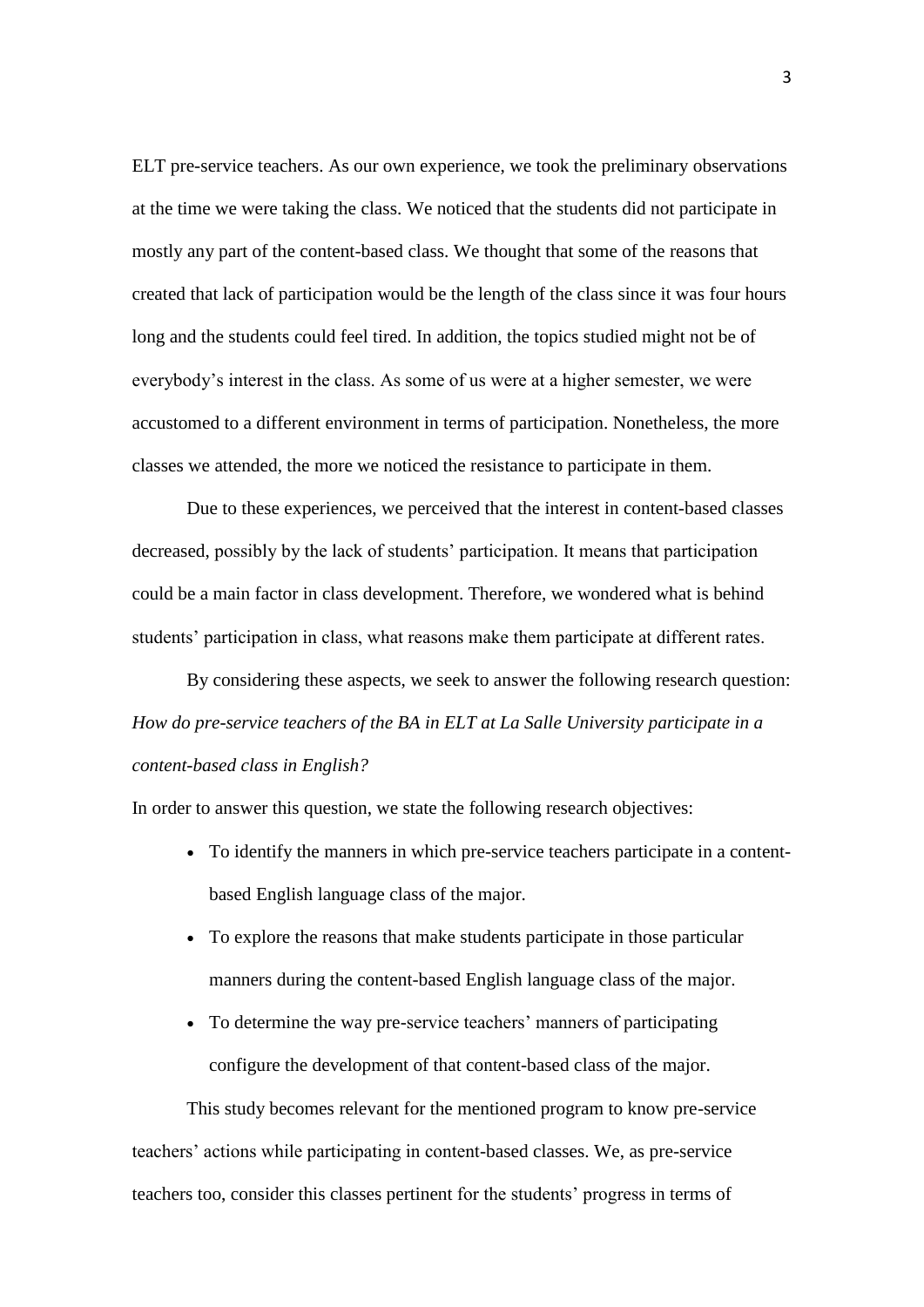vocabulary acquisition, oral fluency, language proficiency, and content learning. In addition, we would like to observe how the participation is an important factor for the development of this type of classes.

Our study could also help discover the manner in which students participate, more specifically in the development of content-based English classes. We aim to discover the relation between participation and class development as defining factors of pre-service teachers' performance in these classes.

#### **Conceptual Framework**

This section gives an account of the theoretical foundations that the study research follows. The concepts to study are participation, content-based classes, and class development.

**Participation.** Students' participation is the main concept of this current study that is framed in the development of content-based classes. Ferreiro (2005) states that students are actively taking part in the class decisions. Those acts affect class development and their learning process. It means that not only teachers are the captains of the class because of their knowledge*,* but also because they consider students' needs as a step for developing their learning process. Prieto (2005) calls students' participation as a "step" that helps them build their learning process. Therefore*,* participating in class is for students a type of scaffolding that allows them to take advantage of it, and to help the rising of their learning process and knowledge. It shows that students should participate actively in classes while teachers are supposed to encourage students to participate*,* and to create a better classroom environment for their learning improvement.  

Prieto (2005) also points out that students and teachers should have a symmetric relation based on dialogue. For her, participating is no longer the antique concept of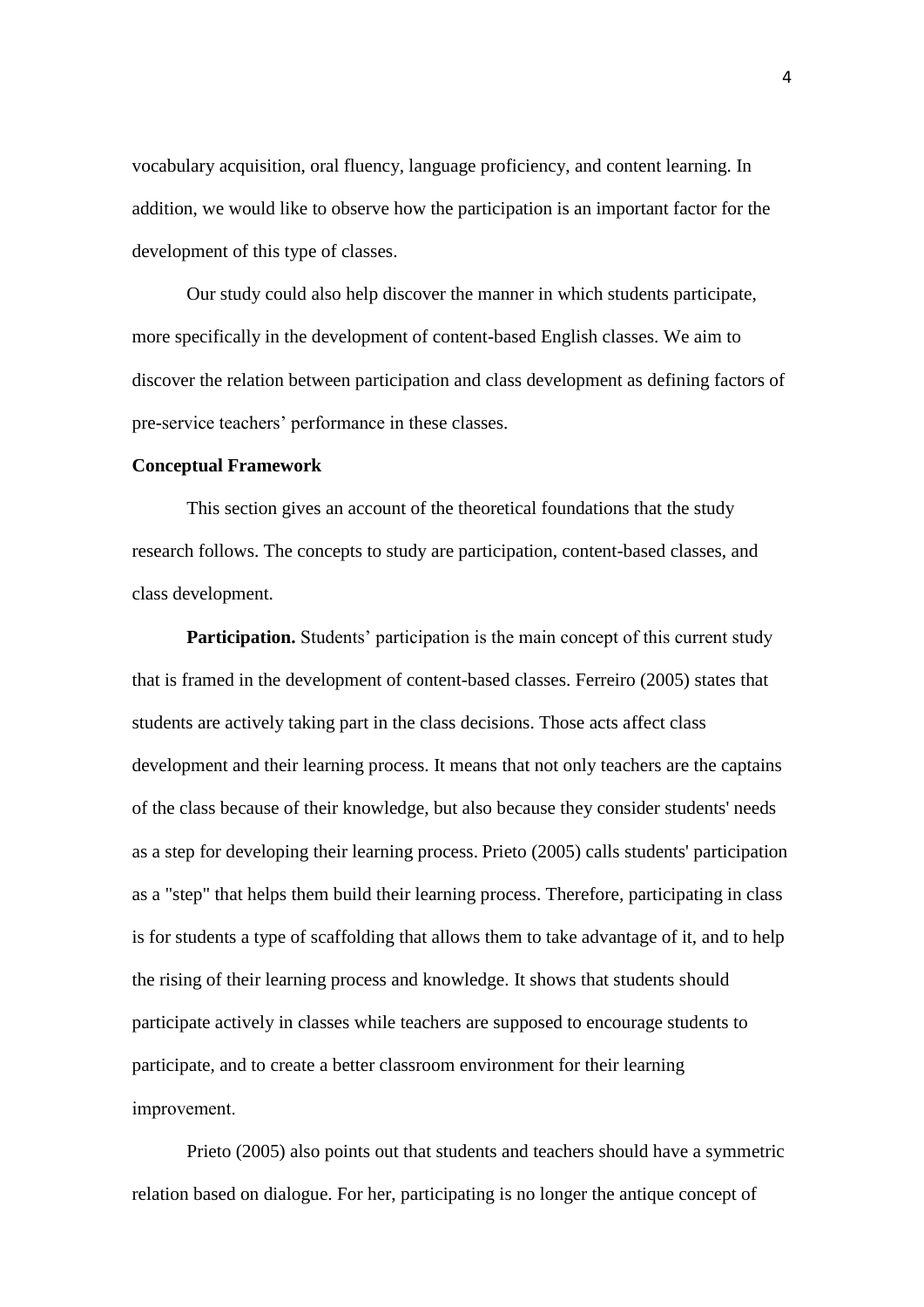raising hands, but it is the act students apply at the time they share their needs or when they answer or give their points of view without teachers' pressure*.* It shows participation as a bridge that connects the threshold existent between teachers and students. Prieto has defined participation out of the old concept; she has elevated participation from rising hands and answering questions to allowing students to be part of the class. She has included characteristics to the concept of students' participation such as dialogue and steps as part of the class. Currently, those characteristics are key concepts at the time of having a fluid class.

On the other hand, Abdullaha (2012) proposed a different definition of participation. In his article, he understands participation as a process in which students are actively engaged, although this attitude is not common on them. There are possible reasons for students' engagement that configure two possible types of students in a classroom: active and passive. Active students are the ones who are always speaking, asking questions, and somehow being outgoing during the class development. On the contrary, passive students are the ones who do not speak a lot in classes, although they participate in other ways by taking notes and silently analyzing the class elements and activities, being less talkative than the active speakers.

The lack of participation, Abdullaha (2012) follows, may be due to three factors. The first factor is the personality factor that includes students' likes and affinities with the class topics; these could motivate them to speak or not. In addition, their feelings could stop them speaking in class, for example, lack of confidence or low self-esteem, among others. Their cultural background, as part of the personality factor, could also partake by making the students face experiences that could affect their performing during class interaction.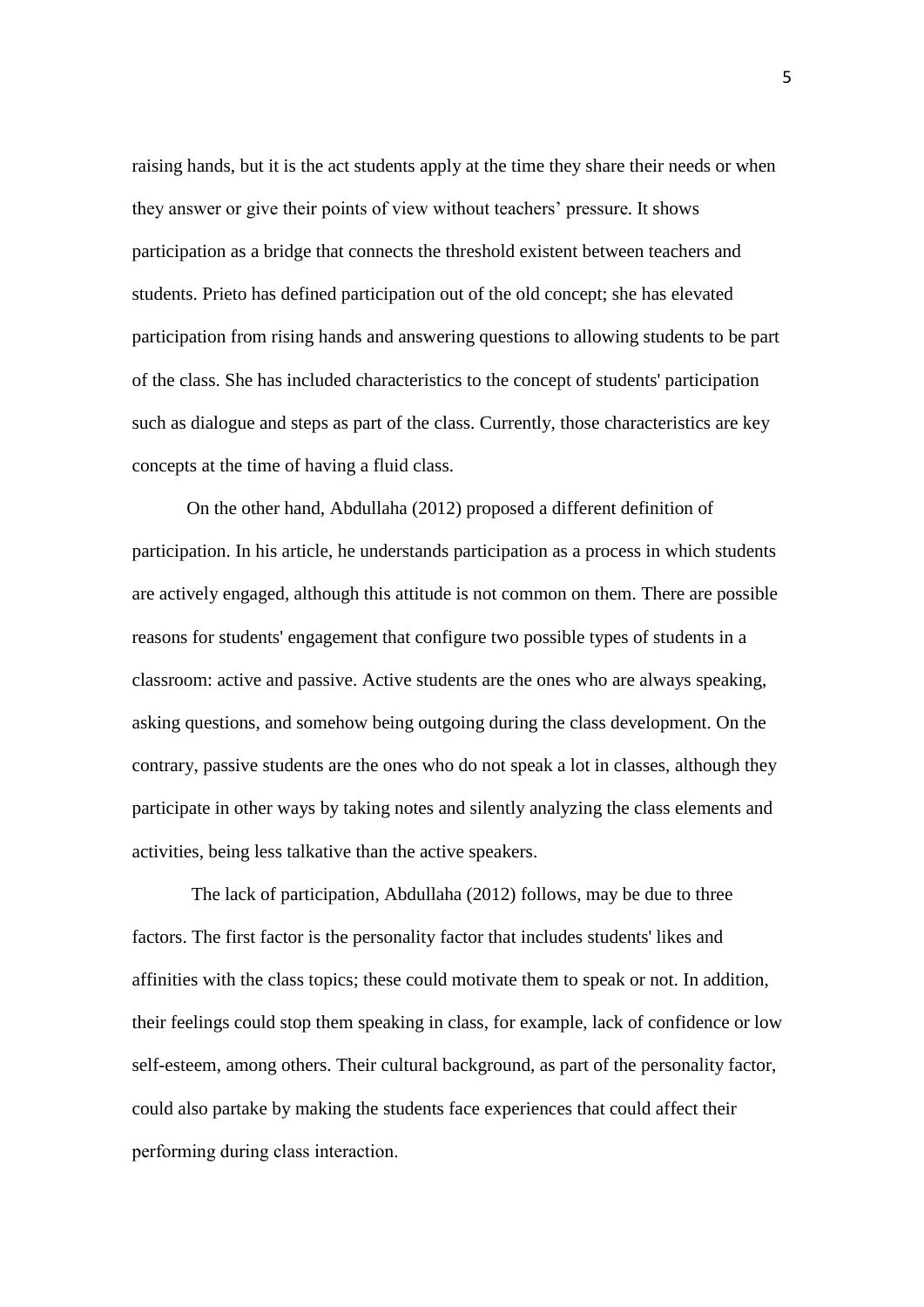The second factor is environmental. Students show concerns about classroom size, the number of students in the class, the schedule when the class is set, and the setting positions. Those issues could make students' participation possible or disfavor it. If they feel comfortable in a space, they can manage a class in a better way. Nevertheless, if they do not, it is difficult for them to interact actively or even passively in the class.

The third factor is related to classroom participants' influence in the class activities. Primary, the instructor's influence, their methods or class management, even their personality. If teachers criticize students or are not friendly at all, it is difficult for the students to speak, as they do not have any connection with their teacher. Moreover, peers' influence and the pressure they could make, causing students to feel insecure when they want to make an intervention in the class. 

Students' participation in class activities is necessary since it results difficult to accomplish the learning objectives of the activities proposed without it. Class participation leads to incorporate in their personal stock a notion, a definition, a theory, an ability, or an attitude. Participation may also reveal elements that imply intellectual, psychomotor, and socio-emotional skills. Active participation is necessary for learning construction. This understanding finds support in Prieto's (2005) point of view; participation is necessary to improve learning processes and make students more engaged with knowledge.

Additionally, Rogers (1997) says that participation moderates the pace of teaching in a valuable way, increases the promotion of active learning by students in class, and gears the pace and depth of coverage to the students' abilities. A method that mediates participation, he suggests, is to put each student's name on a regular playing card, shuffle the deck in class just before the bell rings, and take cards from the top of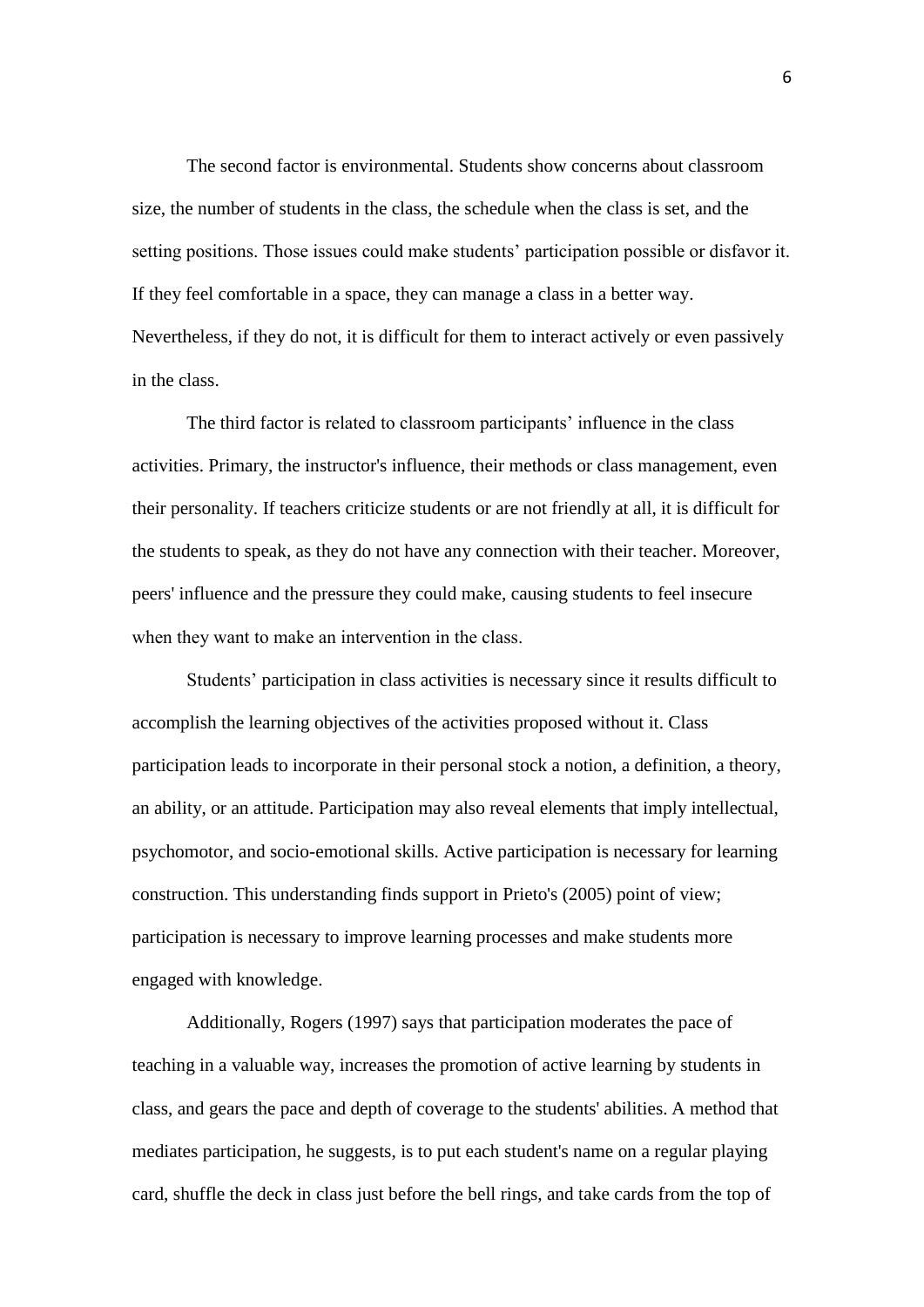the deck to call on students. Other suggestions are taking questions and recognizing volunteers (the whole idea, after all, is to encourage discussion), but all students know that they may be called on every day. 

In summary, Abdullaha (2012) presents participation not as a concept but as an external process that has influential factors for the class development. This statement differs from Prieto (2005), since she presented participation as the internal attitude of students at the time of interacting in class; the lack of this attitude could accelerate or slow down their learning process. In this way, we observe that Abdullaha centers the research study on students' appreciations related to their personalities, environment, teachers, and peers' influence, rather than in the learning process itself. From Ferreiro's (2005) point of view about participating in-group, and according to Abdullaha (2012) about environmental factors, they established that peers influence in students' participation has an observable affection when the student faces a group or individual interventions in English classes.

Teacher's methodology is a considerable factor in the four authors. All ponder teacher's influence as a determining factor. Teachers would be considered as captains and the ones who lead the class development. Their methods and strategies could give students reasons to participate in the class or foster a lack of participation. We could then say that participation is a concept that turns into a process in which students' participation behavior is vital. Participation is the interactional process that occurs in class, a process that contributes to learning. Participation, we recognize, is influenced by many factors that are only defined by the students and teachers' characteristics and the way they behave and perform in a class.

**Content-based classes.** In content-based classes, students have more opportunities to use the content knowledge and expertise they bring to class. They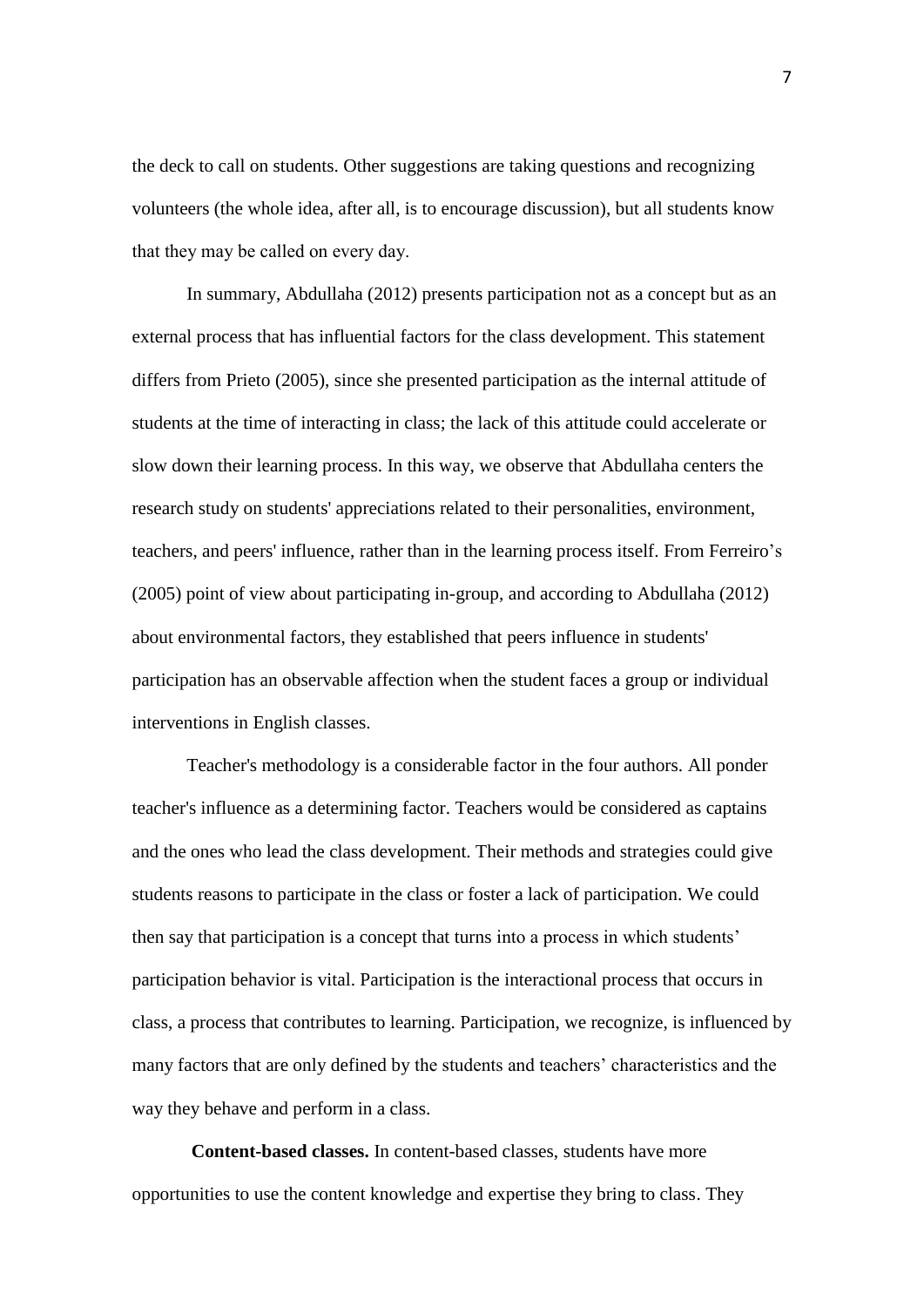activate their prior knowledge, which leads to increase learning of language and content material. According to Dupuy (2000), one of students' problems is language proficiency level, which affects their participation within a class. She also states that one of the major implications of this relationship between language and content is determining the prerequisite of competence levels for participation, and to analyze the main topics that students need to know to acquire the second language.

Bula (2014) provides another definition of content-based classes. He says that this type of classes is heavily rooted on the principles of communicative language teaching since they involve an active participation of students in the exchange of content. His study analyzes how students participate using content-based instruction. One of its characteristics is to involve students actively in all phases of the learning process. "Students do not depend on the teacher to control the learning experience" (Bula, 2014). He found that students play a more active role in the construction of knowledge by using creativity and participation skills.

Complementarily, Swain and Miccoli (1994) say that a content-based classroom provides a useful setting for second language acquisition. However, with few exceptions, teachers may know about how learners react to class situations. These authors state that a better way to improve second language acquisition is group work, because students' learning has better results in-group participation than individually. In group work, students do not only focus on the cognitive processes but also on the results from interaction with the others.

As seen, Dupuy (2000) presents content-based classes as the way to improve students' participation and their learning whereas, Bula (2014) states that content-based classes need to work with content-based instruction to make students participate and be more active*.* Swain and Miccoli (1994) state that group work is not easy, but there are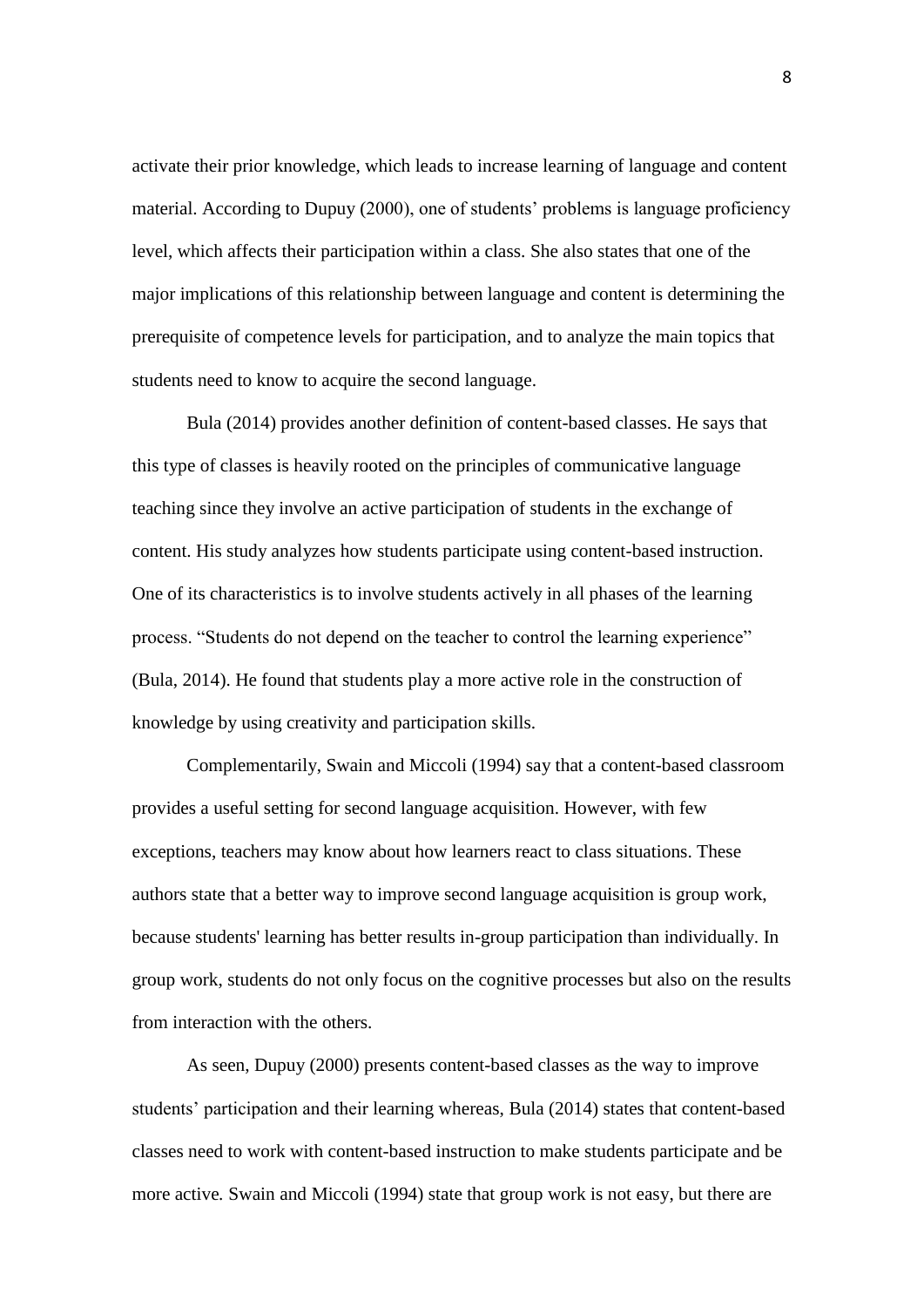excellent results in terms of student learning and participation process. We could thus say that content-based classes have better results if students' interests are considered and collaborative work is carried out. This is so as students seem to absorb more knowledge if their opinions are shared, analyzed and develop within classes.

**Class development.** This concept refers to the activities and actors involved in the development of class progress. Authors such as Harmer (1998) see class development very much like a lesson plan and define it as lesson planning that can have realizations as syllabus, didactic units, road maps or agendas. These different types of class development of a lesson have different class purposes. It means that teachers should occasionally prepare a complete didactic unit for a long period of classes. In other cases, they could use just an agenda. Lesson planning depends on the type of classes, students, topics, contexts, and institutional aims. In addition, Giuseppe (1985) reflects upon class development as lesson planning generally considering it as a process of teaching-learning actions and development inside the classroom. This process may vary depending on teachers' preferences for teaching contents and students' language needs. Lesson planning also depends on the target language of the class (in this case English).

There are as many ways to structure the class development as there are different teaching situations, and not a single plan can serve as a model for all situations (Snow, 2006). However, for general planning in the English language class, a basic initial formula would consist of the following parts (Harmer, 1998; Giuseppe, 1985; Brown, 2004; Snow, 2006)*:*

1. *Preview*: Giving students an overview of the day's lesson conveys a sense that there is a definite purpose and plan behind the day's activities.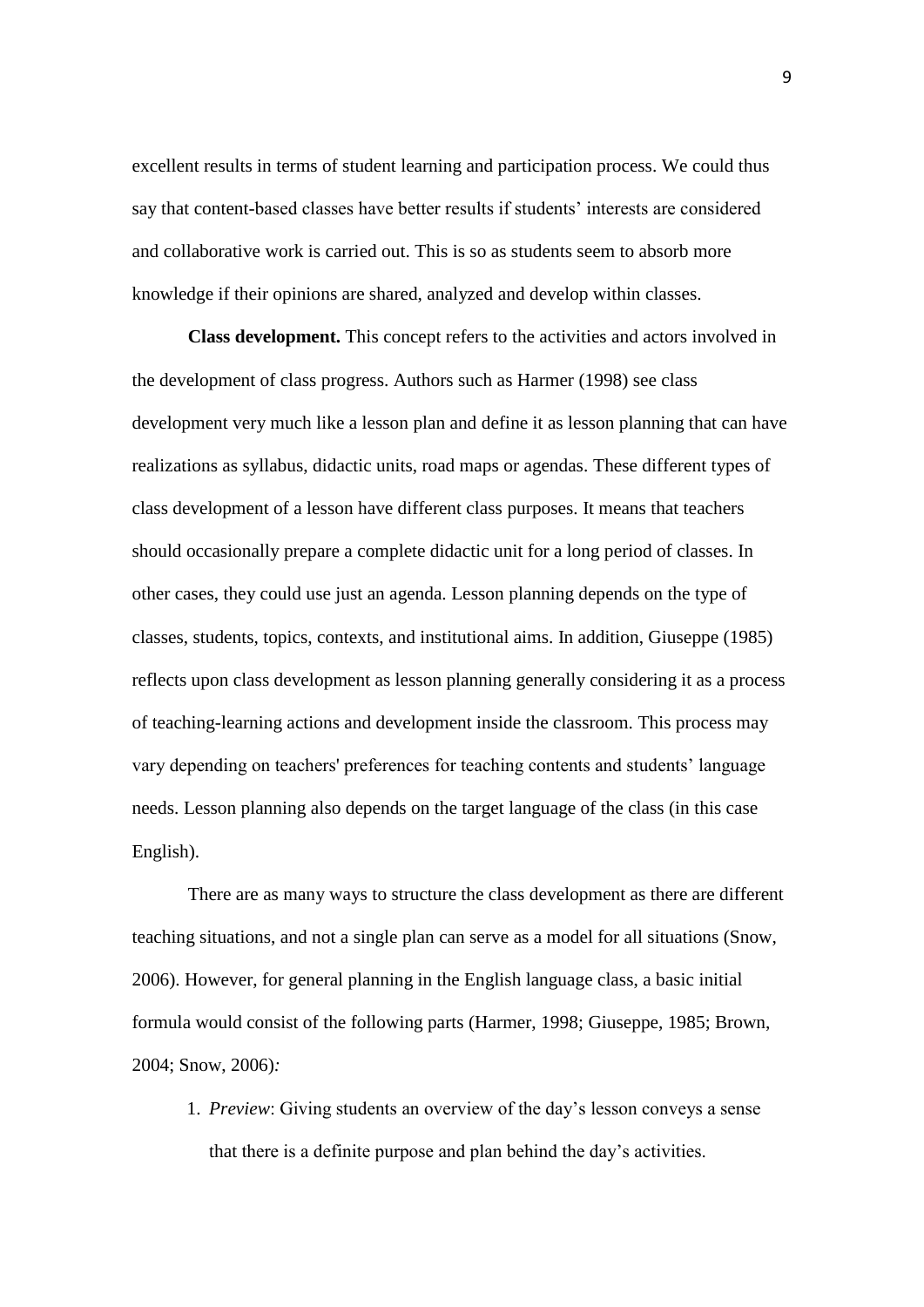- 2. *Warm-up*: A lesson often starts with a brief activity that is relatively lively. Its main function is to generate a good class atmosphere, but it can also be for reviewing material from previous lessons or introducing new material in the day's lesson.
- 3. *Main activities*: These are the main course of the day's menu, the more demanding activities to which most of the lesson will cover.
- 4. *Optional activity*: This is an activity that you hope to use but are ready to omit if running out of time.
- 5. *Reserve (or spare-tire) activity*: This activity is present in case the other parts of the lesson go more quickly than planned.

When it comes to getting on an agreement to the order in which the class has to be developed, Harmer (1998) indicates that lesson planning has a sequential development. The indispensable steps that teachers must consider are students' level, needs, skills, topic, and purpose of the class. Teachers should wonder about these matters in order to prepare classes.

The needs of the students become imperative for the development of the class; it becomes essential to establish the order within the class. Harmer (1998) sees class development as an agenda that goes in line with students' needs while Giuseppe (1985) sees it as class development and processes of learning strategies. These two authors agree on a follow-up formula for classroom development. Alfonso, Gallegos, Santa, and Tache (2013) have a vision in which they consider classroom interaction fundamental to class development. Hattie and Timperley (2007) bow to the same vision, stating that it is basic for the development of the class and the process of all the elements that it holds.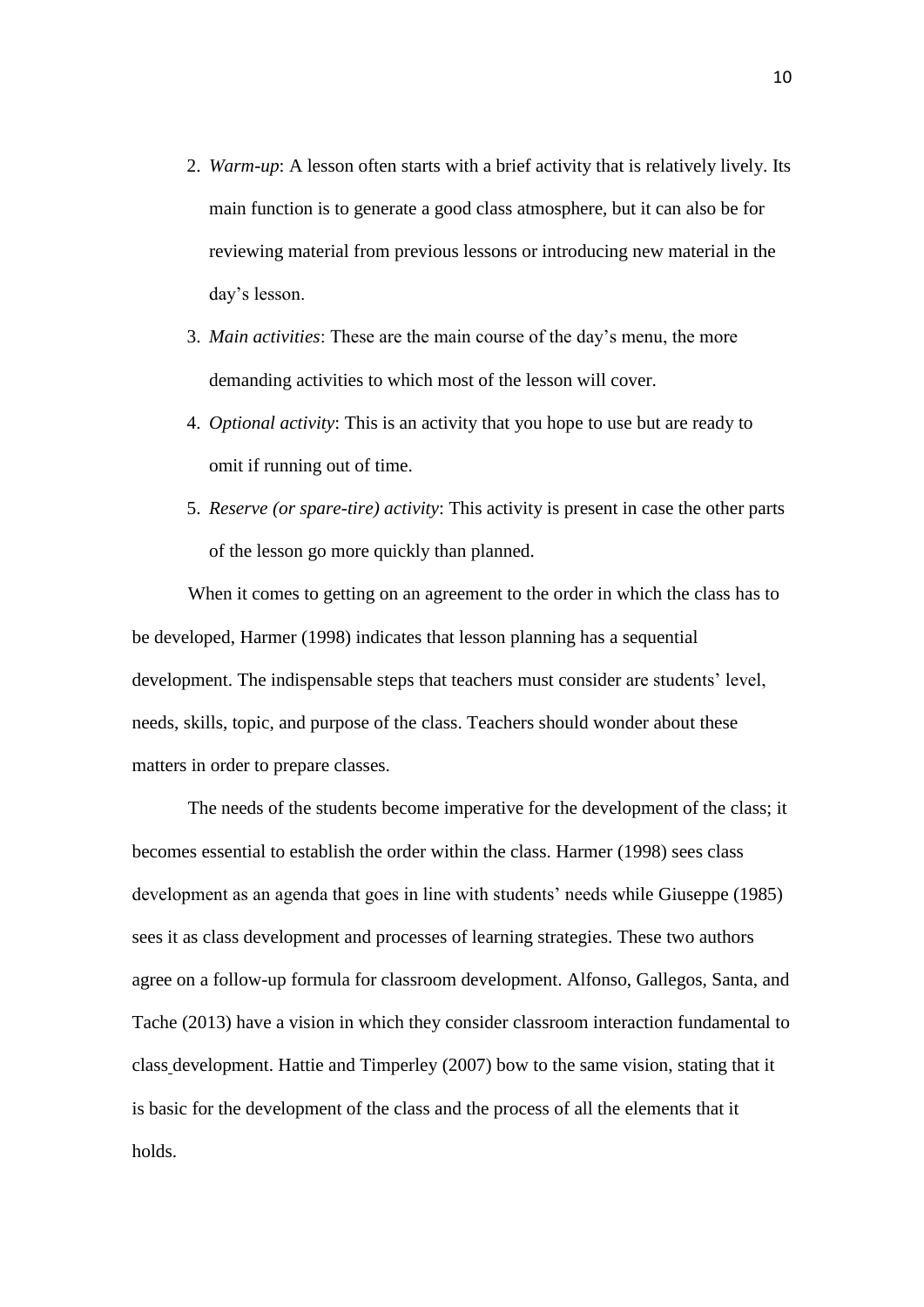Other authors like Alfonso et al. (2013) understand class development as class interaction or class communication. They regard it as "the verbal communication in the classroom is basically the way students and teachers communicate face-to-face and nonverbal communication is basically the communication through sending and receiving wordless messages. Teachers´ discourse is the main vehicle to develop interaction in the classroom" (p. 22). When English language teachers are going to develop their classes, they also need sources that help them trace their class sequence. That is why they need a guide or a lesson plan. In lesson planning, teachers should focus on many aspects (such as the ones mentioned before). There is not a perfect lesson plan; the relevance here is to develop which is useful for students and class needs.

For a better understanding about class development, we put an eye on classroom interaction. Hattie and Timperley (2007) refer to teacher-student or teacher-whole class interaction. Classroom interaction corresponds to three main aspects: input, interaction*, and* output. According to Carter and Numan (2001), input refers to the language used by teachers, output refers to language produced by both teachers and students, and interaction to the interrelationship between input and output with no assumption of a linear cause-and-effect relationship between the two.

All in all, we can say that class development is mainly a class agenda. It has a proposed formula to follow so that teaching and learning purposes occur. It also has elements like students' needs, topics, contexts, institutional aims, language needs, and classroom interaction, all of which need to be part of the structure of the class.

#### **Research Design**

Positioning Theory is the type of research used in this study. As identifying reasons and factors that may affect students' participation in content-based classes is the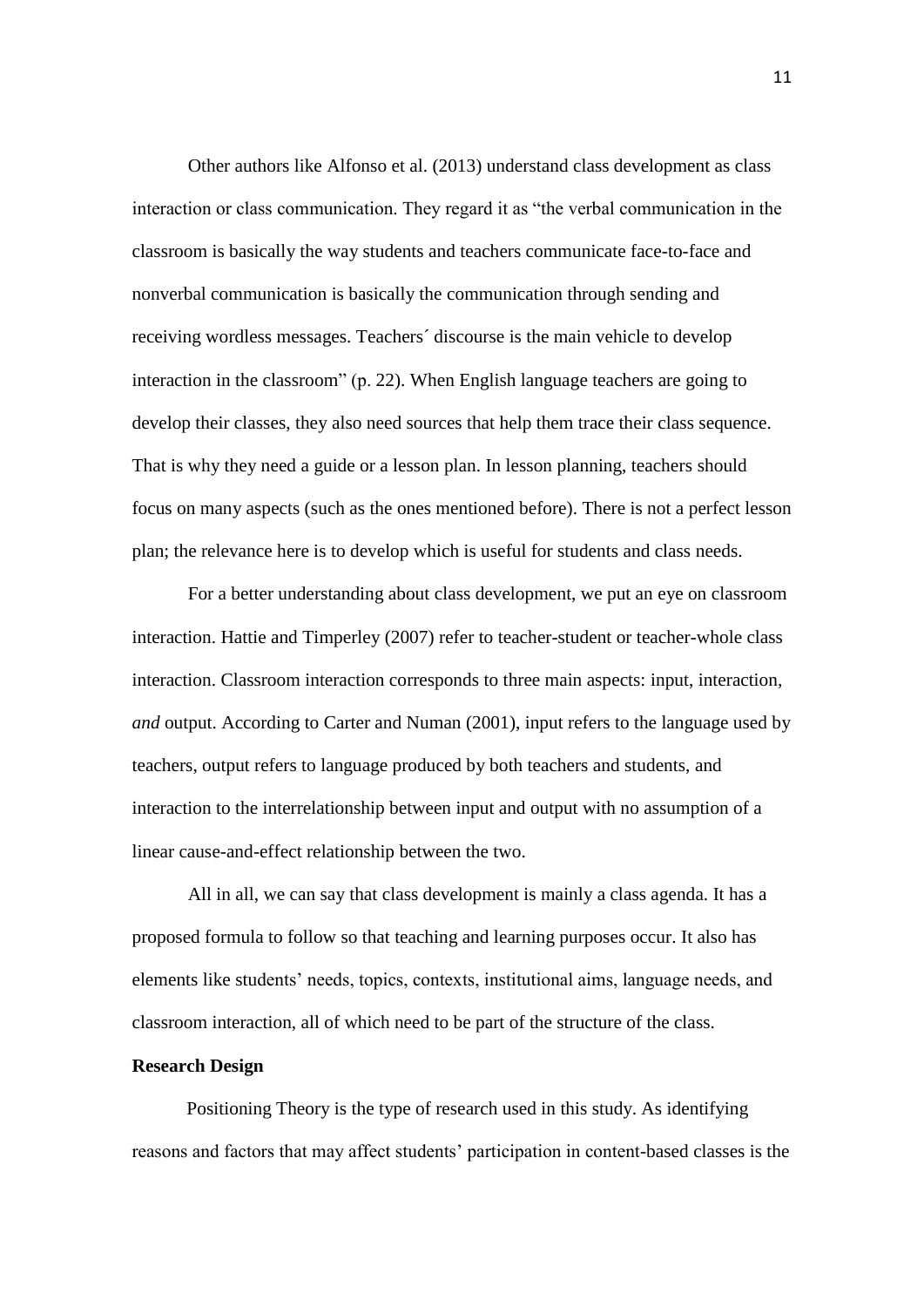core purpose, we are going to introduce positioning theory in the analysis of individual and small-group dynamics in participation episodes.

Talking about the foundations of Positioning, this concept is used to facilitate the thinking of linguistically, oriented social analysis (Davies & Harré, 2007). According to these two authors, positioning happens primarily through conversation. It is through the force of discourse and its practice that people's capability to exercise their positionings is recognized. Thus, as Davies and Harré (2007) explain, their own and each other's positionings are unfolded through the joint action of the participants in conversation. Complementarily, Hall et al. (2010) state that, as conversation happens through language, certain positionings (who does and who does not have them) are exercised through language and communication. These social acts that people accomplish with language within conversation play a central role in making students and teachers position themselves in their practice (Hall et al., 2010).

Positioning theory aims to examine the discursive production of interpersonal positions that rely on interlocutors' local moral orders. According to Harré (2012), "Positioning theory focuses on situation-specific actions and the construction of different positions in interaction stating the inability of the concept of role in explaining the fine-grained dynamics of social behavior" (p.191). In Valsiner's words (as cited in Linehan & McCarthy, 2000), positioning theory is seen as "an analytic tool that can be used flexibly to describe the shifting multiple relationships of a community of practice" (p. 435).

There are three aspects to consider in analyzing individuals' positioning. The first aspect is the lived storyline that the interlocutors adopt. This includes interlocutors or groups' history and background as well as their participants' ongoing interaction. The second aspect refers to interlocutors' speech acts with their illocutionary and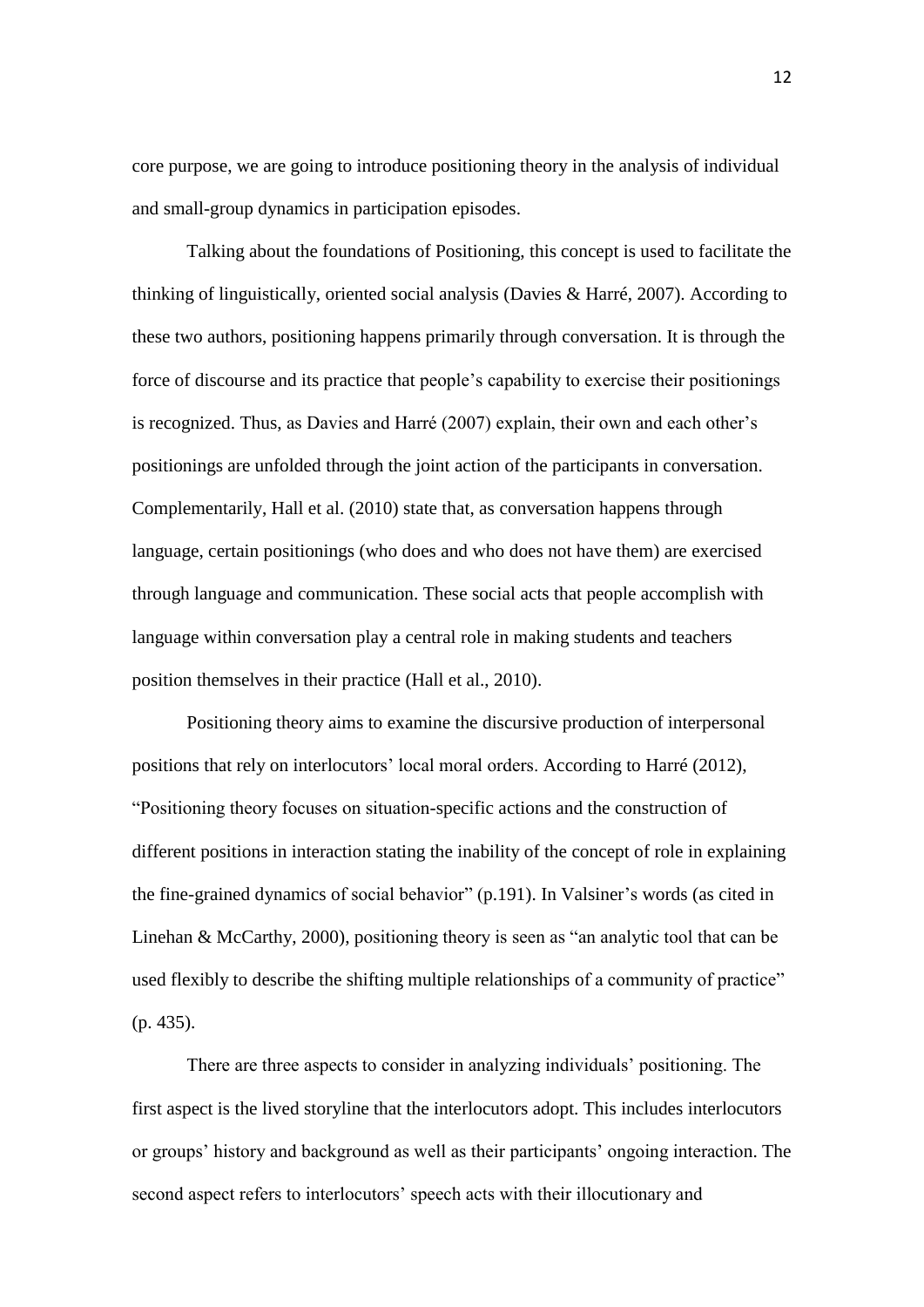perlocutionary effects. The third aspect is the positions that participants assign and adopt with respect to the two previous elements.

Three concepts come into surface in these three aspects: storyline, positions, and actions-acts. The storyline is the narrative acted out in situational contexts; the positions are the participants' performance, and the actions-acts are the meaning given storyline and performance. We have to take into account that positioning is never static but always fluid. Following Davies and Harré (1990), "Different participants in an interaction may, however, position themselves and others present indistinctly different ways. By drawing on different storylines, the same set of words or actions may be given very different meanings" (p. 43).

The analysis<sup>1</sup> we do considering positioning theory focuses on individual and small-group discussion segments of videotaped lessons. Position-oriented analysis can proceed with any one of the three aspects of the positioning triad in mind. We start the analysis by focusing either on the adopted positions, created and lived storylines, or on individual speech acts, but one should bear in mind the mutually dependent nature of these aspects (Harré & Van Langenhove, 2010).

**Context**. The participants are ninth-semester students in the BA program in Languages of La Salle University, Bogotá. There were twenty-one students with an

<u>.</u>

 $<sup>1</sup>$  Although other data analysis methodologies are also considered to identify positioning in individuals (as</sup> conversation analysis, interaction analysis, membership categorization, and role theory), the methodology used in the current study, Positioning theory, allows identifying how people ascribed and claimed themselves and others in all types of interactive discourse, as classroom participation is (Davies & Harré, 2010). According to the objectives of this study, Conversation Analysis does not accomplish the way people locate themselves, since it focuses on the organization of interaction in the social act of participation (Seedhouse, 2005); in turn, Interaction Analysis concentrates on encoding and decoding the process of interaction in the classroom (verbal statements of communication) (Flanders, 1970); Membership Categorization analyses the way people recognize themselves and others as certain sort of individuals (Sacks, 1992); Role Theory explains stable and long-standing duties of people in communicative events (Biddle, 1986).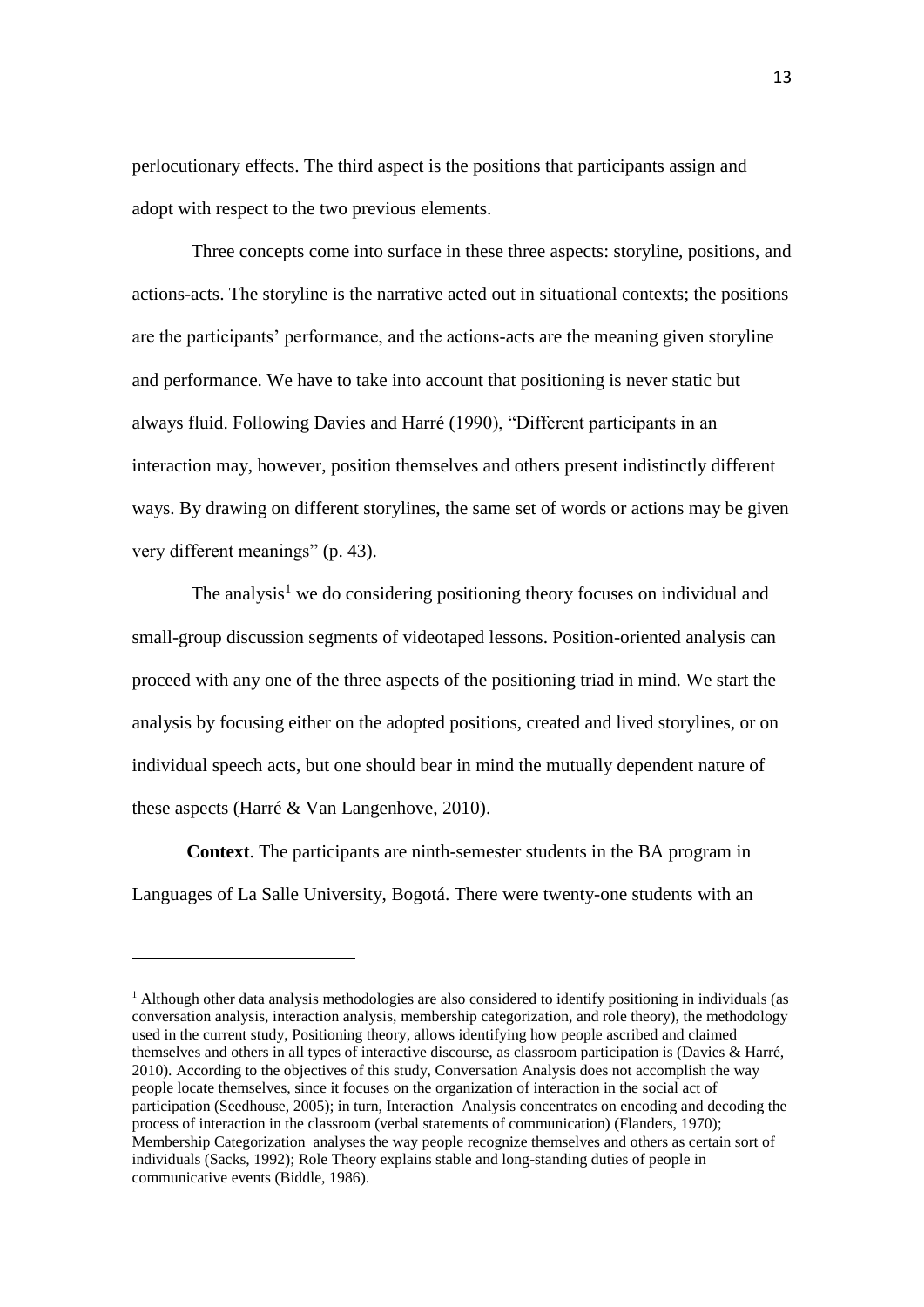average age of twenty-two years old; there were five men and sixteen women. The setting was the emphasis class of Intercultural Communication, afternoon shift.

**Data collection instruments.** We decided to use three instruments: recorded observations, interviews, and sociograms. We observed the participants during six sessions of three hours, of the indicated content-based class. By recording the participants' manners of interaction in this class with their peers and the homeroom teacher, we sought to identify the manners in which pre-service teachers participate in the content-based class, and to explore the reasons that make them participate in those manners. We transcribed the recorded sessions on the relevant information to get positioning analysis data. Based on that information, we defined the participants' positioning in the class. As Scott and Usher (2011) say, "observation can be helpful in the early stages of analysis in that it allows the researchers to make a judgment about how signs are read and thus locate the data in the context in which they were collected"  $(p. 109-110)$ .

Our observations were participant. According to DeWalt and DeWalt (2002), participant observation refers to the process that allows researchers to learn about the activities of the subjects studied in their own context. Schensul, Shensul, and LeCompte (1999) define participant observation as "the process of learning through exposure to or involvement in the day-to-day or routine activities of participants in the researcher setting" (p. 91).

The second instrument was unstructured interviews. We did them in conversational groups of four people or individually. In our research, unstructured interviews were intended to identify the participants' position with respect to their reasons of participation. Interviews are the most common formats of data collection in qualitative research. Researches do not have a specific set of questions in unstructured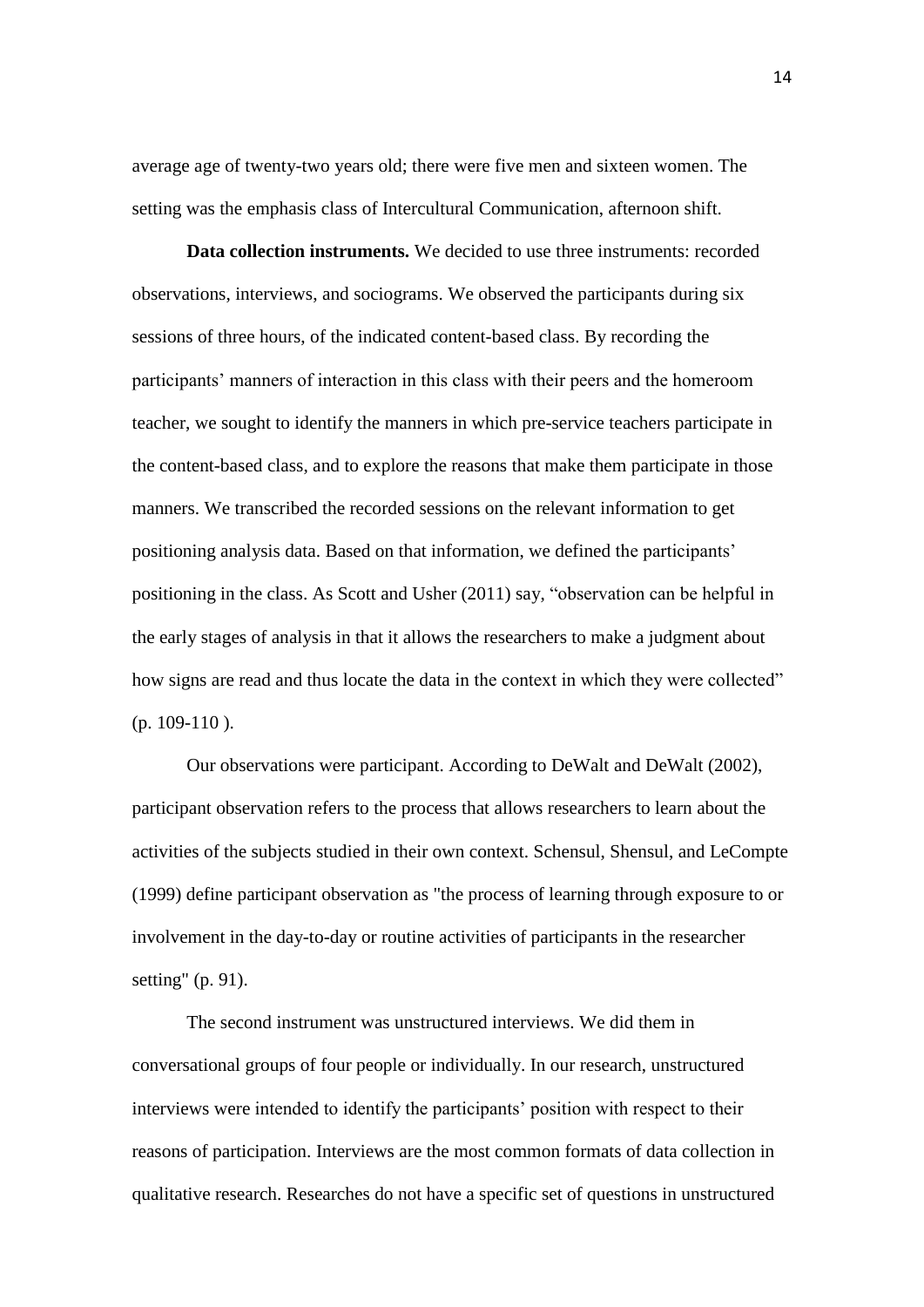interviews, they mostly consist of a catalogue of topics connected to the research objectives. This allowed participants to have control over the path that the interview takes while researchers organize the information that is going to be studied (Corbin  $\&$ Morse, 2003) Besides, unstructured interviews also allowed participants to tell their points of view in the way they see, feel, and experience them, giving them the freedom of adding as many details they want.

The third instrument was sociograms. According to Miller (2017) a sociogram is a tool for charting the relationships within a group. It is a visual representation of the social links and preferences that each person has. Sociograms work mostly during activities, the topic does not matter. In most cases, the social relationships will be relatively constant regardless of the activity. Sociograms, following Miller (2017) have certain ways of interpretations such as the three patterns to identify: the isolates, who no one has chosen or who have only been chosen by another isolate, the cliques that are defined as groups of three or more people within a larger group who all choose each other and the stars, these people are generally popular and well-liked, hence being chosen by many of their peers. In our research, sociograms helped to identify these patterns that indicated positioning in group behavior during the activities developed in content-based classes' recordings.

**Data analysis.** Our data analysis followed an ethnographic logic (Green, Dixon, & Zaharlick, 2003), seeking to analyze and to represent data by using artifacts (field notes, interviews, and transcriptions). We observed six class sessions of the Emphasis III Intercultural Communication class and analyzed them by creating a data-tabulated table. The elements are: first, the video moment analyzed, second, the student that was going to be the candidate to be interviewed, third, the position that we had granted to him or her in the for observation and the reasons to do it.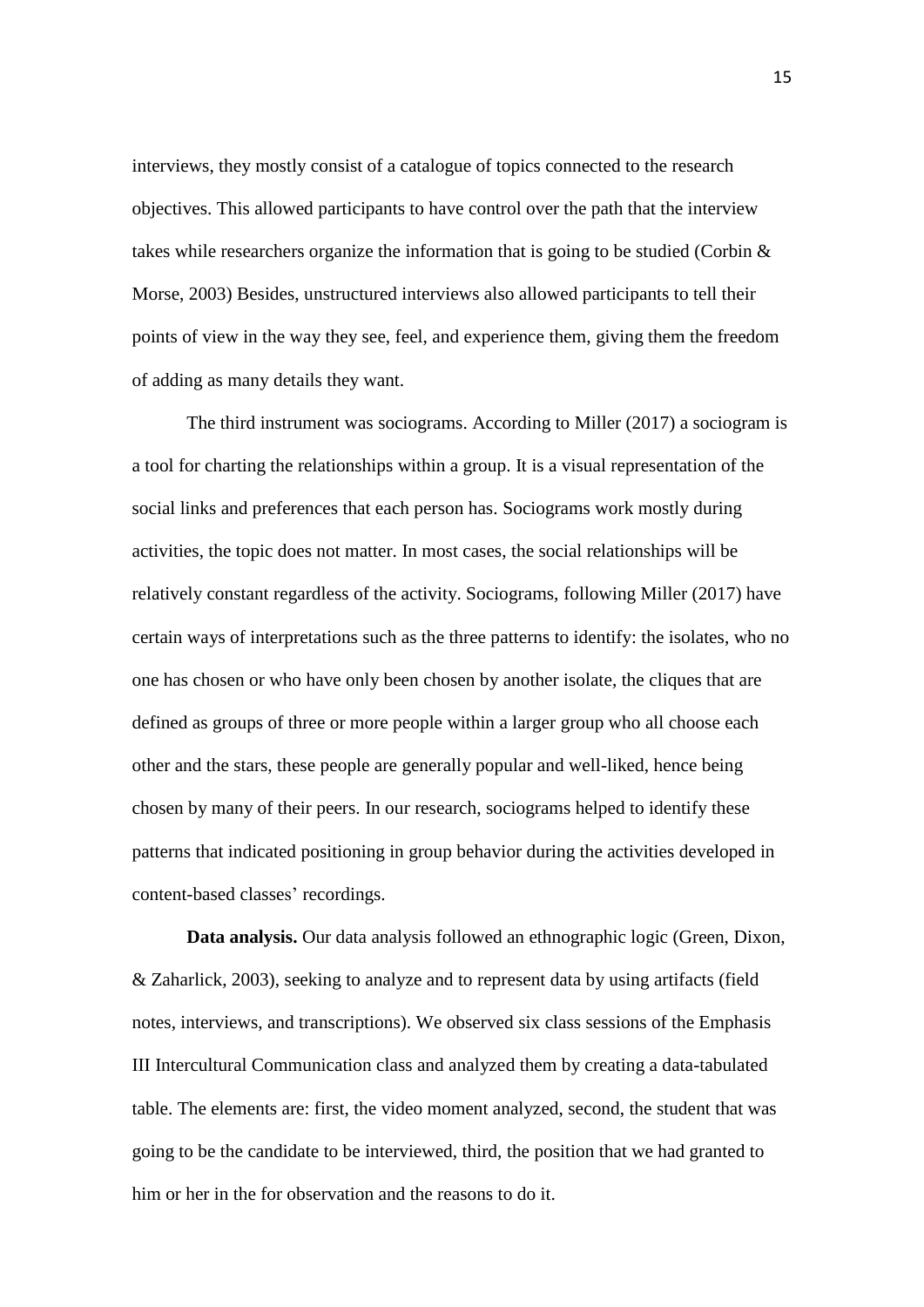To do the observations, we placed a video camera in one corner of the classroom, and we recorded an approximation of 1 hour and a half of each class session. The observations were participant. To analyze these data, the recorded videos were portrayed and shredded according to the participants' answers, showing them, some notes in order to provide the selected students with a background before the interviews. Those responses from the interview were transcribed in verbatim after constant watching of the videos to get positioning analysis data.

To analyze the interviews, we made unstructured questions based on the previous visualization we allowed them to see, visualization of the moments analyzed by us. The questions emerged from the things that students said at specific moments of positioning in the recorded sessions. We tried to lead the interview in order to find if our previous reasoning about them coincided with their own visions and perspectives. To analyze this information, we created a table. The elements of this table aimed to create a contrast between data on observations and data on interviews. The elements of this table were: firstly, the candidates' turn and the respective number of the interview according to the order they were executed, secondly, the moment showed and the positioned granted, thirdly, the position found in the interview.

For sociograms, we took the recordings of the content-based classes and created a visual representation of the groups in the class. We tracked the data of the behavior in, out and between groups during the classes; portraying them in the sociogram through colors for each specific group, and as well as those who do not belong to any group also known as isolates; we used arrows to indicate the actions in, out and between the groups. Sociograms in our research, are a tool for unlocking data on relationships and group dynamics.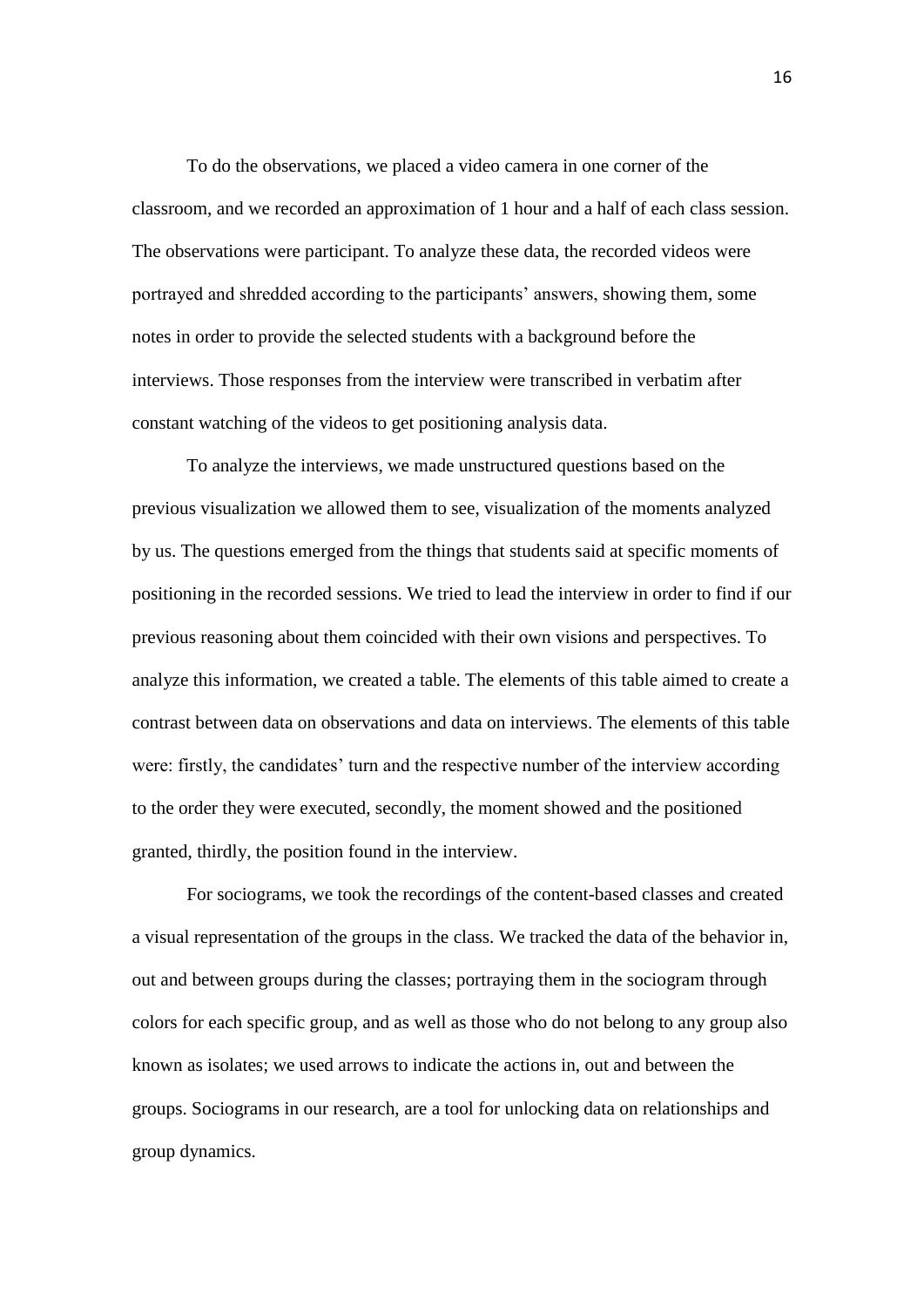#### **Findings**

In this section, we present the findings about the reasons and manners in which participants in the observed content-based class participate. Four findings are presented: positioning, nomination, language proficiency, and groupability. These findings arose after analyzing the observations, the interviews, and the sociograms. The information that was gathered with those instruments was contrasted in order to look for the results. Just after contrasting and comparing the information, the results that are presented below emanated.

**Positioning.** This result is related to the disposition students have individually, and the one acquired from others' disposition to give contributions when they participate in the classroom activities. This disposition can range students as active or passive speakers. Students who participate during content-based English classes are observed on interactional situations where they are asked to contribute. Students can be positioned in two different types: self-positioned or others positioned; these positionings occur along the class because of students' response to the dynamic promoted. Classmates' self-positioning and others' positioning do not foster students' participation because there is a constant attitude of non-engagement in the class (see further explanation of each one below). In the following, we provide detail of each positioning.

*Self-positioning.* This type of positioning is evident when students, themselves, provide reasons and attitudes, such as self-confidence to participate and the lack of selfconfidence to intervene in the class, which affect their performance during the classes, specifically their participation attitude. To exemplify this positioning, we provide the following examples: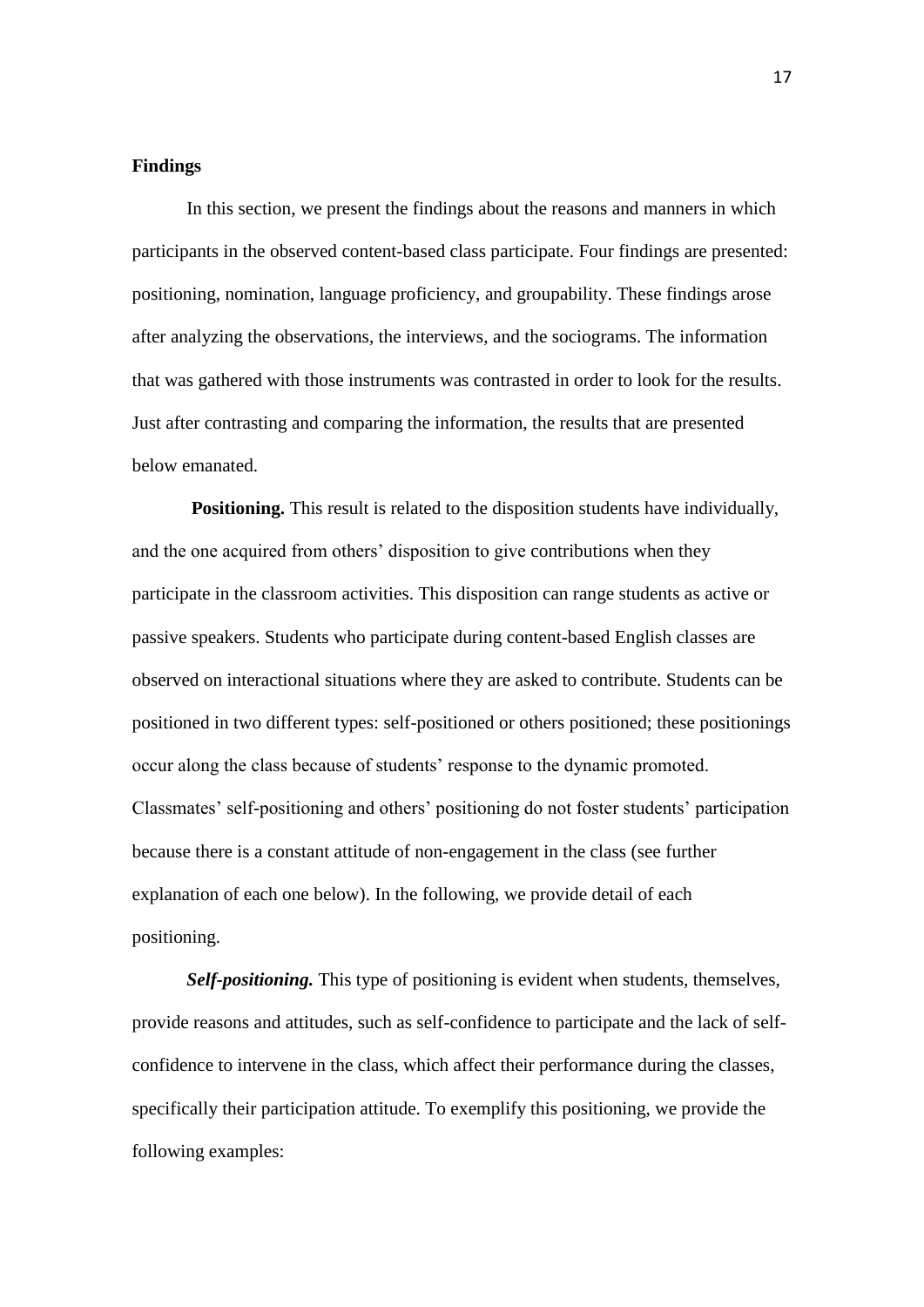Self-positioning when students show a lack of self-confidence to answer questions *[observation 4, Time 39:02, Turn 12]*

At this moment of the video in the turn 12, a student answers a question that was first asked to another student. Self-positioning is evident when the student answered in a very low voice tone, not sure about the accuracy of her answer. She positioned herself as a non-sure partially active speaker.

Self-positioning when students show self-confidence to answer questions *[observation 1, Time 29:58- 31:19 Turn 10,12,14]*

At this moment of the video in the turn 10, 12, and 14 a student acknowledged confidently some characteristics that were part of the activity. Self-positioning is evident when the student recognized she had those skills and she showed them proudly. She positioned herself sure active speaker.

 Given the above, self-positioning behavior is evident, since the attitude the student showed in that specific part of the observation stressed the lack of confidence the person has. According to this, the student positions herself as a non-sure partially active speaker, which made her participation not as notorious as she wanted to.

*Other positioning.* This type of positioning occurs when students ascribe their peers certain attitudes, such as pushing them to participate or the fainting of interacting in class, in a recurrent way, due to their peers' performance through the content-based English classes. To exemplify this positioning, we provide the following example:

Others' positioning when students are asked to be part of interactional activities. *[Observation 5, Time 8:40, Turn 03]*

At this moment of the video, a student is directing a class activity, in which the classroom is divided in two groups. When the leading student asks her classmates, who wants to participate no one answers. One student says to another, in Spanish: 'esta no hace nada'. This phrase positions the other student as a non-active speaker.

Others' positioning when students are asked to be part of interactional activities. *[Observation 1, Time 21:59- 31:19, Turn 10, 12, 14]*

At this moment of the video in the turns 10, 12 and 14 one student was accepting the characteristics that the teacher was saying aloud and other student was nodding.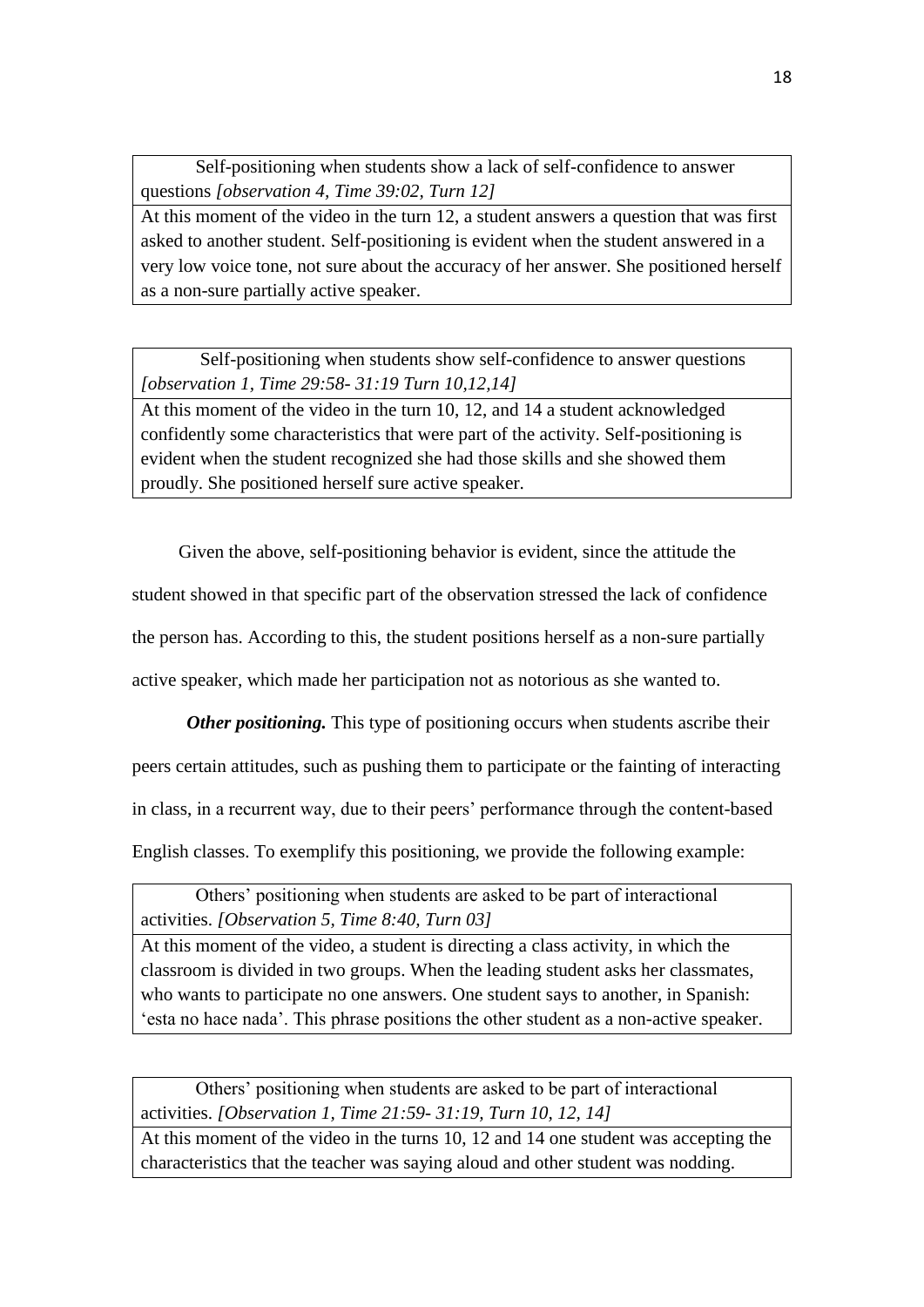Other-positioning is evident when the second student recognized her partner's assumption and she agreed. She positioned her partner as a sure active speaker.

Others' positioning is evident in the examples above, since the observations made, showed the attitude of reducing the communication abilities that some students have. Those communication competences are reduced by the peers when they feel their partners are not sure enough to participate.

**Nomination.** This result refers to the class management control that the teacher provokes on interactional activities through nomination. This result also accounts for the peers' influence in students' contributions, which leads to participation. Nomination occurs when the teacher notices no student wants to answer voluntarily to the class activities, thus she must intervene. Therefore, interactional activities are controlled by nomination in order to encourage students to speak. The teacher selects the students who are passive speakers in order to help them to be more active. Nomination configures the development of the content-based classes of the major. There are three types of nomination: teacher's nomination is a participation controller, students as nonactive speakers, and peers' push to increase participation.

*Teacher's nomination as a participation controller*. Passive students are nominated by the teacher who pushes them to participate. To exemplify this type of nomination we provide the following examples:

Teacher's nomination as a participation controller. *[interview 2, paragraph 2].*

Passive students were nominated by the teacher who pushed them to participate. The passive students recognized this participation pushed and supported teacher's action. They also agreed that this action encourages themselves to participate.

 Teacher's nomination as a participation controller. *[observation 1, time 10:20. Turn 01 to Turn 07].*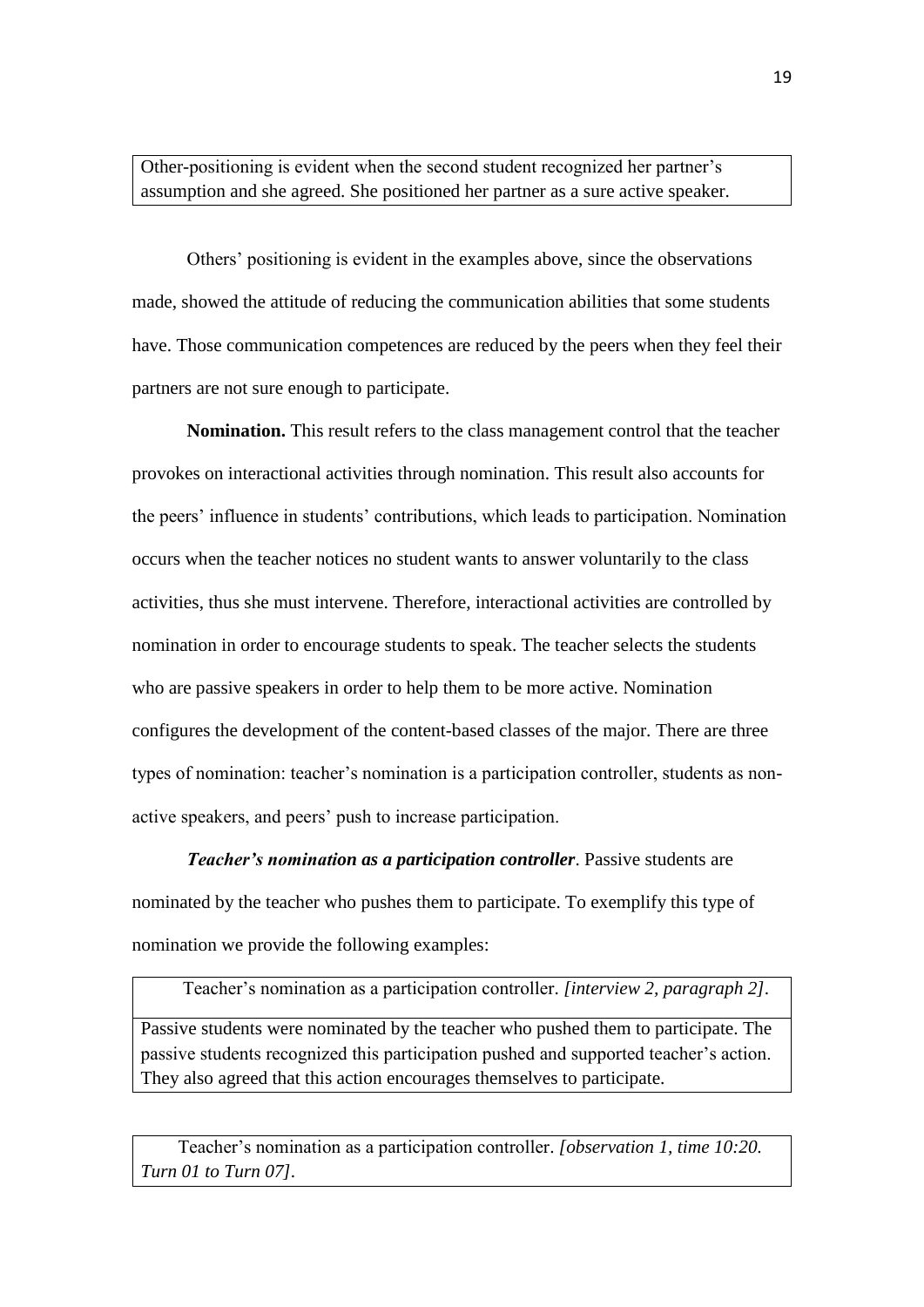At this moment of the video the teacher decided to nominate a student who is known as non-active speaker to read the sentences. The teacher noticed that some students do not rise their hands, and possibly that is why she nominated.

*Students as non-active speakers*. In this type of nomination, the students

participate only when is required by the teacher, situation that positions them as non-

active speakers within the class activities. To illustrate this type of nomination, we

provide the following examples:

 Students as non-active speakers. *[observation 1, Time 10:20, paragraph 1 and 2].*

On this moment of the video, students were passive, they did not seem to be encouraged by the activity, and most of them did not participate on it. Teacher sometimes need to nominate a student to continue with the activity.

 Students as non-active speakers. *[observation 1, Time 11:07. Turn 05 and Turn 06, paragraph 1].*

On this moment of the video, the teacher was making questions and looks for someone to answers. She also raised her face looking for a student's eyes, he understood it and then he answered. Also, teacher pointed with the sheet to her students to make them answer.

*Peers' push to increase participation.* In class activities that need students to

lead the tasks, the students push one another to participate by leading, even the known

as passive students. To illustrate this type of nomination we provide the following

examples:

 Peers' push to increase participation. *[Observation 4, Time 5:55. Turn 02 to Turn 05].*

In that activity they were needing a leader, for that reason these students pushing one of them to participate because they know he was not very active in class. Also, they used Spanish words to give an order to him (turn 01), he understood it and decided to participate and represent his group (turn 05).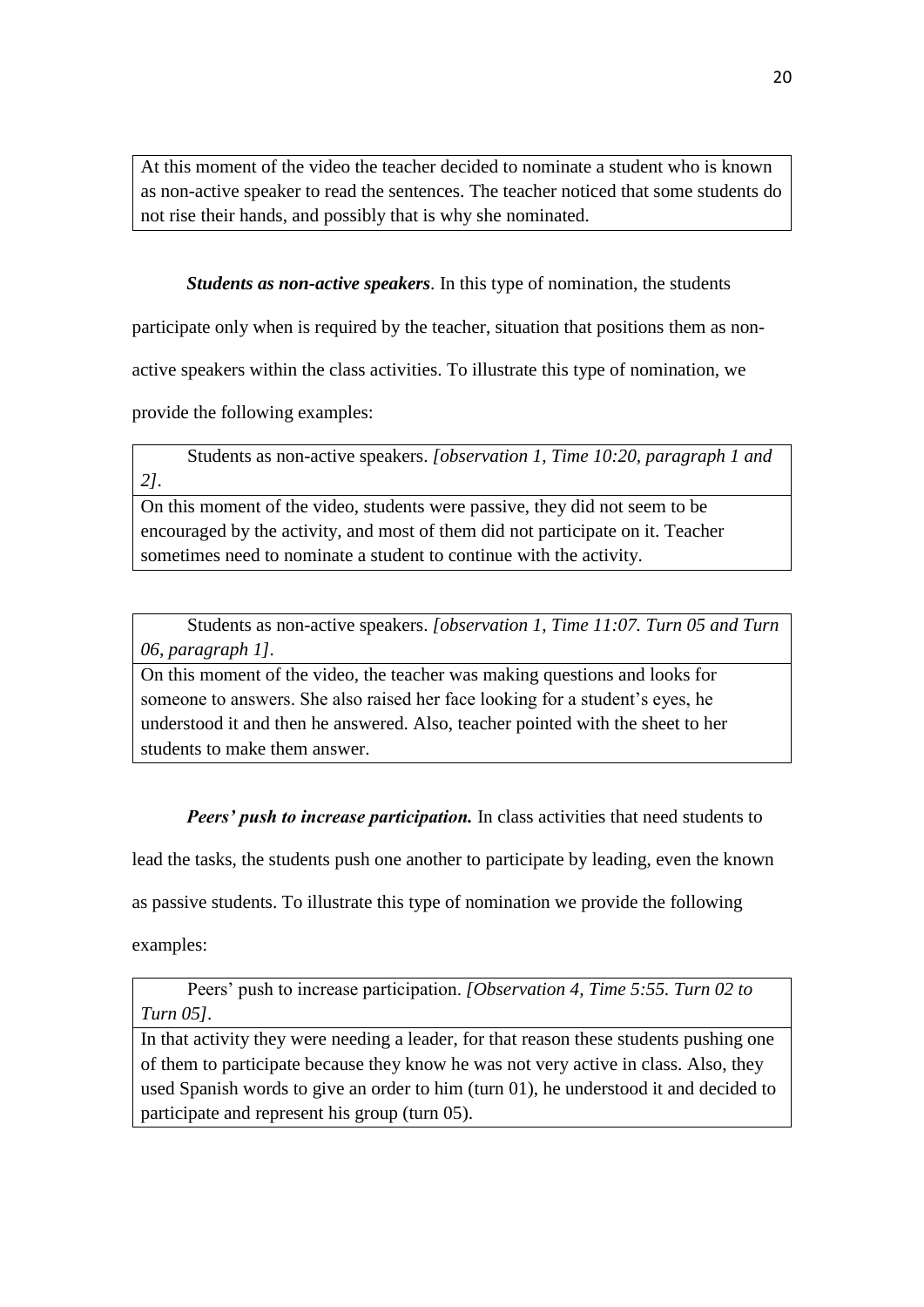Peers' push to increase participation. *[Observation 4, Time 39:02. Turn 11 to Turn 13, paragraph 2]*

On this moment of the video two students was making an activity per groups, so one of them nominated another to the class but the student who was selected did not answer by the distraction made by her peer, for that reason the student that was sitting next to first nominated, shared her opinion to the class.

Those findings mentioned above give account of the relevance of the nomination at the time of developing the content-based classes. Also, they showed how the nomination works when the teacher or the students require it. Therefore, it is noticed that this finding is one of the factors that not only configures the development of the content-based classes

**Language proficiency.** This result displays a set of communicative abilities that the students show or are lack of, which allow them to participate in an active or passive way. It occurs when students are assigned to participate in a specific activity. Moreover, language proficiency is identified at the time the participants' communicative skills are adequate or deficient for the activities they are asked to elaborate. Besides, it appears because pre-service teachers feel self-confident about their communicative abilities or they assume their competences are lacking something else. In all the sessions observed, language proficiency was remarkable, therefore, it worked as a factor that enhances or declines participation. There are two moments of language proficiency in the students' participation: the lack of language proficiency and students being attacked by active speakers.

*The lack of language proficiency*. This lack becomes an obstacle for the students to participate. One example is *[observation 3. Time 1:30. Turn 04 and Turn 10]*. In this part, a pre-service teacher is leading the class, the instructions she had to share were not clear, therefore, the activity was incompletely developed. The lack of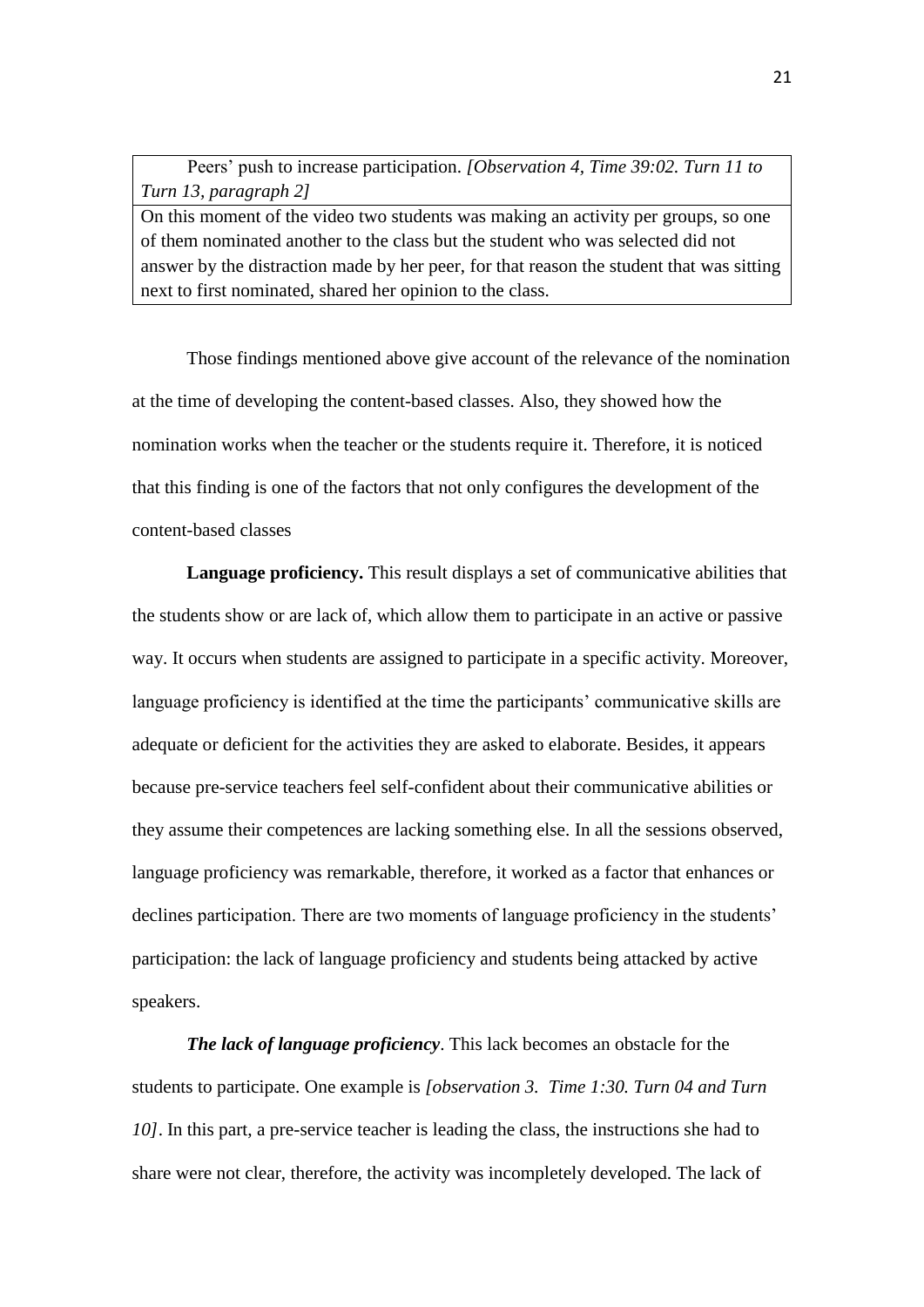language proficiency was evident at the time she had to repeat the instructions over and over since her classmates did not get the information. Moreover, the teacher's intervention is another factor that concedes lack of language proficiency as a factor of non-participation. She made emphasis in a question that confirmed the misunderstanding and then, the lack of language proficiency the pre-service presented.

*Students being attacked by active speakers*. Some students participate constantly, which positions them as active speakers. For example, in *[interview 3, intervention 4]*, the student in the interview reports that she felt attacked by a student who is positioned as an active speaker. She also added that sometimes she wants to be active, but these students' attitudes make her feel annoyed: "*Hey if I can give my answer then so can she, so it bothers me, but I am not a conflictive person*" (Interviewed 4). The attitude the student had at that specific moment in the session was designated as being proficient, since she felt able to answer.

 The two moments mentioned above evidence the existence of lack of proficiency in the content-based classes. It means that lack of proficiency is a result as much a factor that configures the development of the classes. This finding appears to enable us to identify how lack of proficiency affects the participation of the students.

**Groupability.** This result is evident when the class arrangement and work groups are always set in the same way, which interferes on interaction, and subsequently with class development. During the sessions observed, the students have arranged the classroom in a specific way, work groups are also fixed. Although class development is thought to promote interaction between classmates, the groupability is marked when the group is sealed and they are asked to split their usual teams, since it seems more comfortable for them working in this way. Therefore, interaction is skewed during the class and active participation decreases. Groupability is configured in three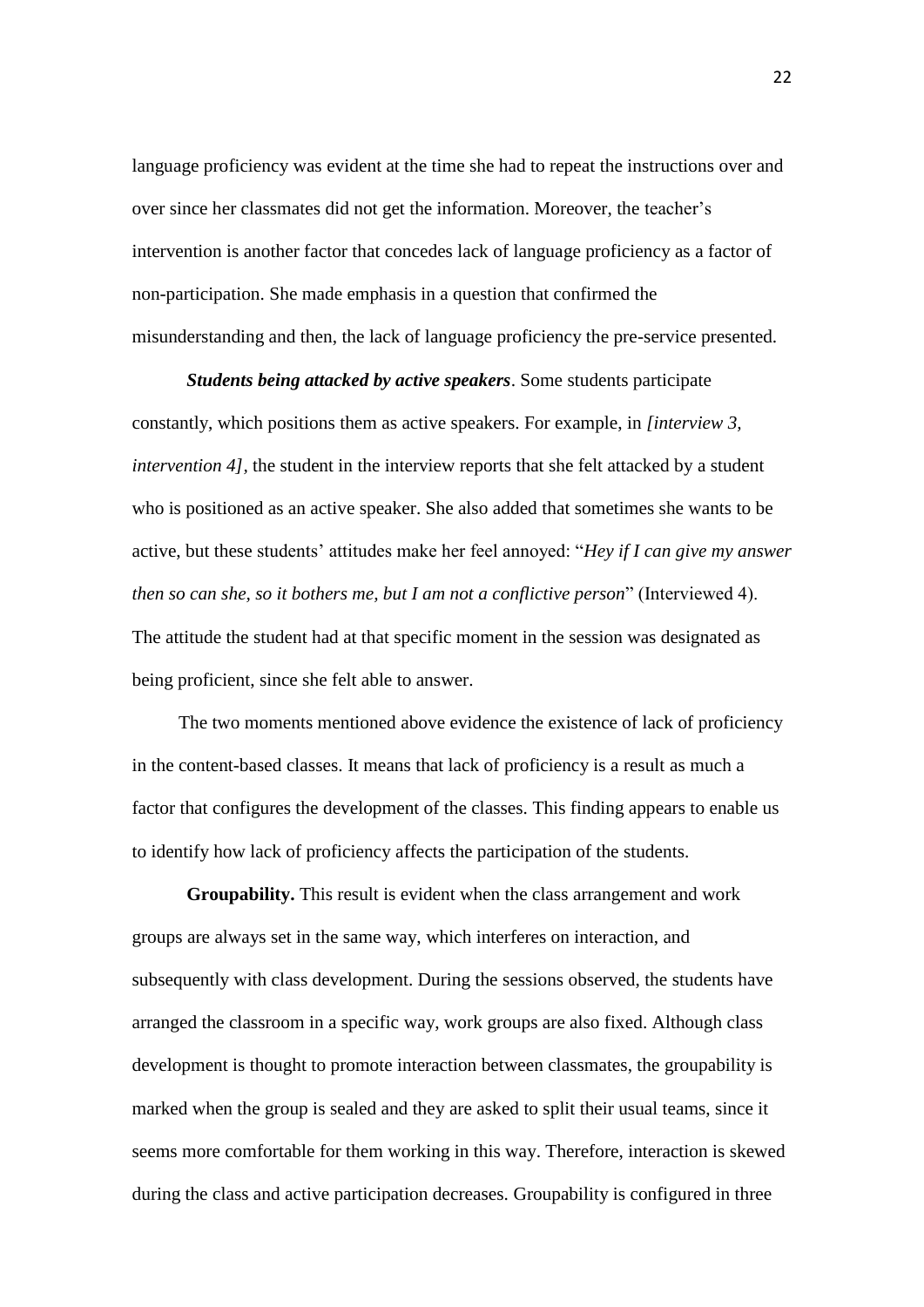different manners: unconscious interaction, affinity to interact, and group-sharing interaction.

*Unconscious interaction*. This result happens when groups have interactions between them in class with no on-task intention or purpose behind it. Students' groups are not aware of the interactions they are performing. This is a way pre-service teachers participate in content based-classes but in groups.

| Excerpt 1, [Interview 1, participant 1]                                        |
|--------------------------------------------------------------------------------|
| Interviewer: How do you see the interaction inside your group, outside and in- |
| between?                                                                       |
| P1: I think that I just don't pay attention to it I just make interactions.    |

The lack of attention or awareness from the students when interacting is visible in the example by demonstrating that students interact between, inside and out their groups mostly without being conscious of the performance of interaction itself.

 *Affinity to interact: Do students really want to interact?* This result takes place in those moments before any initial interaction between students' groups. This happens when students' groups quickly take into consideration the reasons behind the interactions they are about to perform in the classroom. The reasons that make students groups participate are the following ones:

*Forced participation***.** This happens when students feel forced to participate in order to complete a requirement from different reasons (E.g. Interview 2, Participant 2: "So, we say. Let's do this because I want my grade, because the teacher is looking at me, because I have to participate").

*Forced interaction***.** This happens when students consider the interaction they're about to perform as forced by external factors. (E.g. Interview 2, participant 2: "The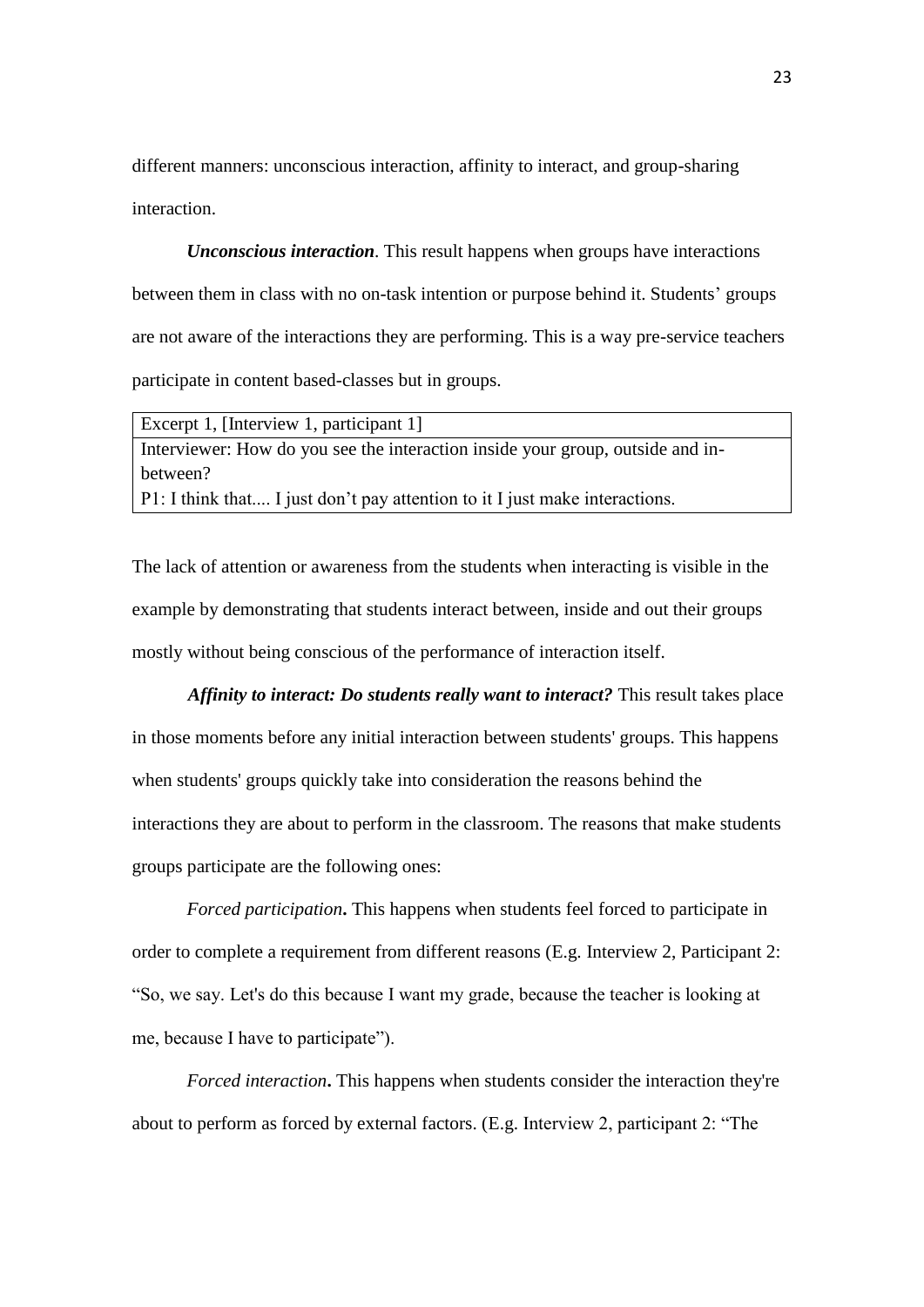teacher said I had to interact with you, so this is why I am interacting with you, let's do it because I want my grade").

*Benefits interaction***.** This is what happens when students consider the interaction that is about to be performed as beneficial for them or their groups. (E.g. Interview 2, participant 2: "The quality of interaction that I see is a self-serving interaction, it is I need something from you, and you need something from me kind of interaction").

*Location interaction***.** This happens when the location inside the classroom allows in some way the interaction to happen between groups. (E.g. Sociogram: SDV\_135 (see below), we can observe how the change of location makes groups that had not interacted before interacting with each other by seeing the pink and purple group interacting between them.

*Non interaction***.** It happens when students hold minimal to zero interaction with the other groups inside the classroom. (E.g. Interview 1, Interviewer: "Do you think there is an interaction between them?" Participant 1: "There is no interaction, or as well there is not a huge one").

*Interaction equals participation.* This happens when the interaction between groups encourages the participation by them on the classroom. (E.g. On Video SDV\_0136, we can see how the interaction between groups *orange* and *yellow* shows an increasing participation by orange group when the yellow group cheers the moments of participation of the orange group).

*Group-sharing interaction: Do students match?* This result takes place in the moment when students' group face and ponder on the potential characteristics they may share with the other groups in the classroom before any interaction is about to be performed. The following manners of participating configure the development of those content-based classes of the major: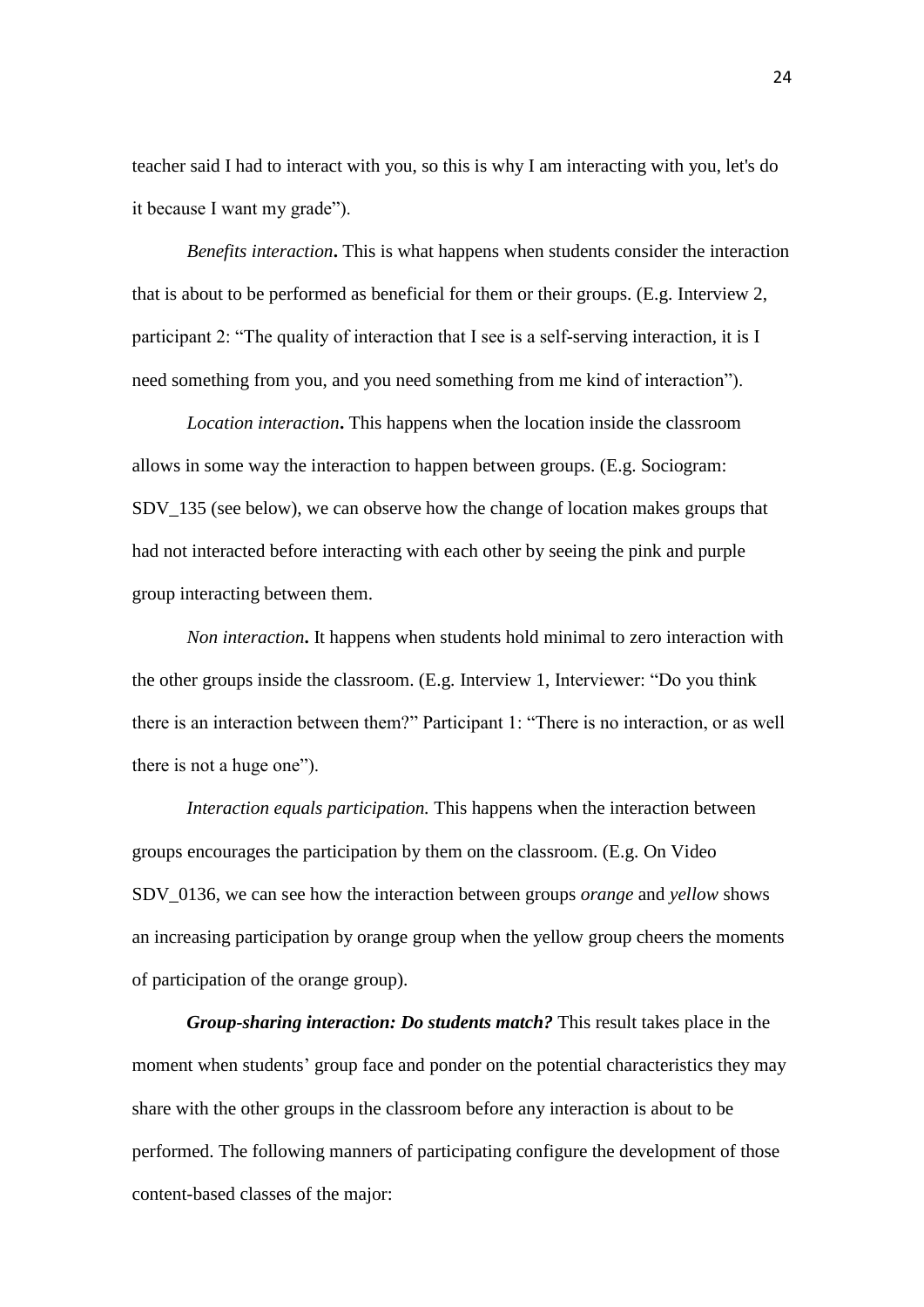*Let's stay close*. This happens when the students share certain characteristics with each other and vote to stay close thorough the classes. (E.g. Interview 2, participant 2: "Ariana: Our group was much closed. We had our own codes, that were ours and no one from the other groups knew them").

*Let me in?* This happens when one student in some way sends a verbal or nonverbal request to interact with others. (E.g. In video SDV\_0133, we can see how one student participates in class and afterwards places a question to the purple group aiming for an interaction but is rejected by them).

*You got an invitation.* This happens when a member of one group initiates an interaction with other group and their interaction is accepted and continued by the receiving group. (E.g. In the video SDV\_ 146, we can see a member of the orange group actively interacting with a member of the purple group, through speaking and hand gestures. We can see how the member of the orange group hold and interaction with the purple group whom with they had not interacted before).

*Can you make this clear for me?* This happens when students interact with each other merely for the need to clarify something. (E.g. Interview 1, participant 1: "Well, I think that the interaction is most of the times to make a clarification or to make topics clear").

*Let's help the teacher.* This happens when students participate in order to help the teacher with the classroom development. (E.g. Interview 1, participant 1: "Well sometimes I participate because the teacher sometimes makes a question, and nobody answers so I say to myself, okay I am a teacher too and I know how it feels so I participate").

*Game is on!* This happens when students see the interaction between each other like a playful thing. (E.g. Interview 1, participant 1: "We have seen that in some cases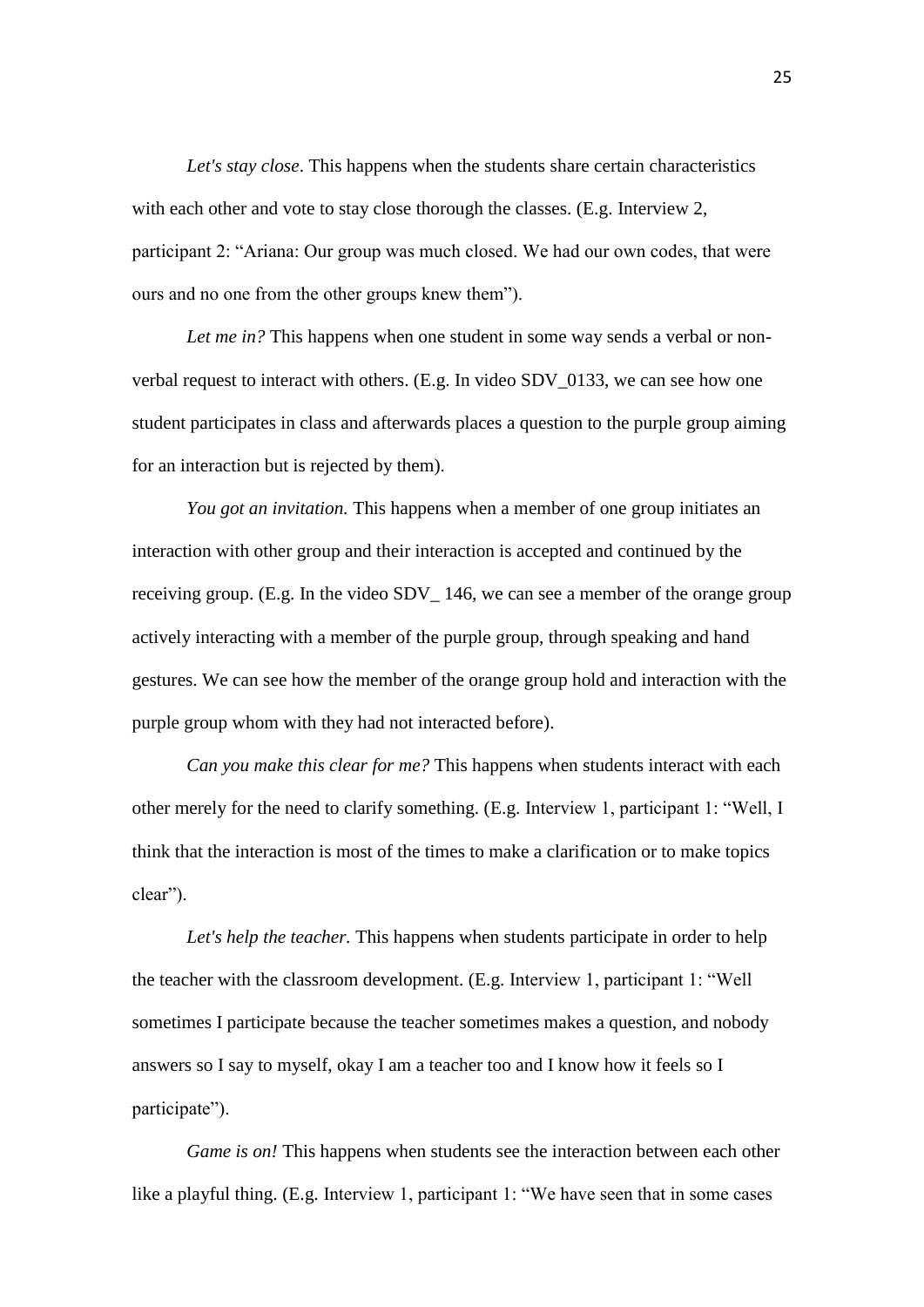you support others in order to make them participate. Like you once told Student 8 to go on and participate and then the same with others... Well that's like a teen's game you know").

*Are you good for me?* This happens when students see if the interaction with others is good for them inside and outside the classroom. (E.g. Interview 2, participant 2: "With the groups like orange and dark green groups, you may feel that there is a physical interaction inside and outside the classroom. Like you can talk and greet each other with no problem outside and inside the classroom").

*Stay in your lane*. This happens when students feel some kind of restriction regarding possible future interactions with other groups. (E.g. Interview 2, participant 2: "There is some kind of situation that blocks groups' interaction because there is an ego that is high that makes you feel like you can't look or reach over there so on that side there is not much of interaction with others and just specifically with those who you feel you match with").

In general, these three different manners (unconscious interaction, affinity to interact, and group sharing interaction) affect the students' participation and interaction. According to the moments observed during the sessions, the teacher asked students, in multiple opportunities, to change the regular groups where they work. This is due to their repetitive organization in the classroom activities. In the six sessions observed, the same groups remained together, and they only split when they were asked to.

Therefore, groupability configures class development, since there is notable fixed classroom and group arrangement. In the two sociograms below, Figure 1, it is noticeable how the students' groups maintain the closeness that they have established from the start of the classes (SDV\_143.MP4 1) and how they remain in the same circles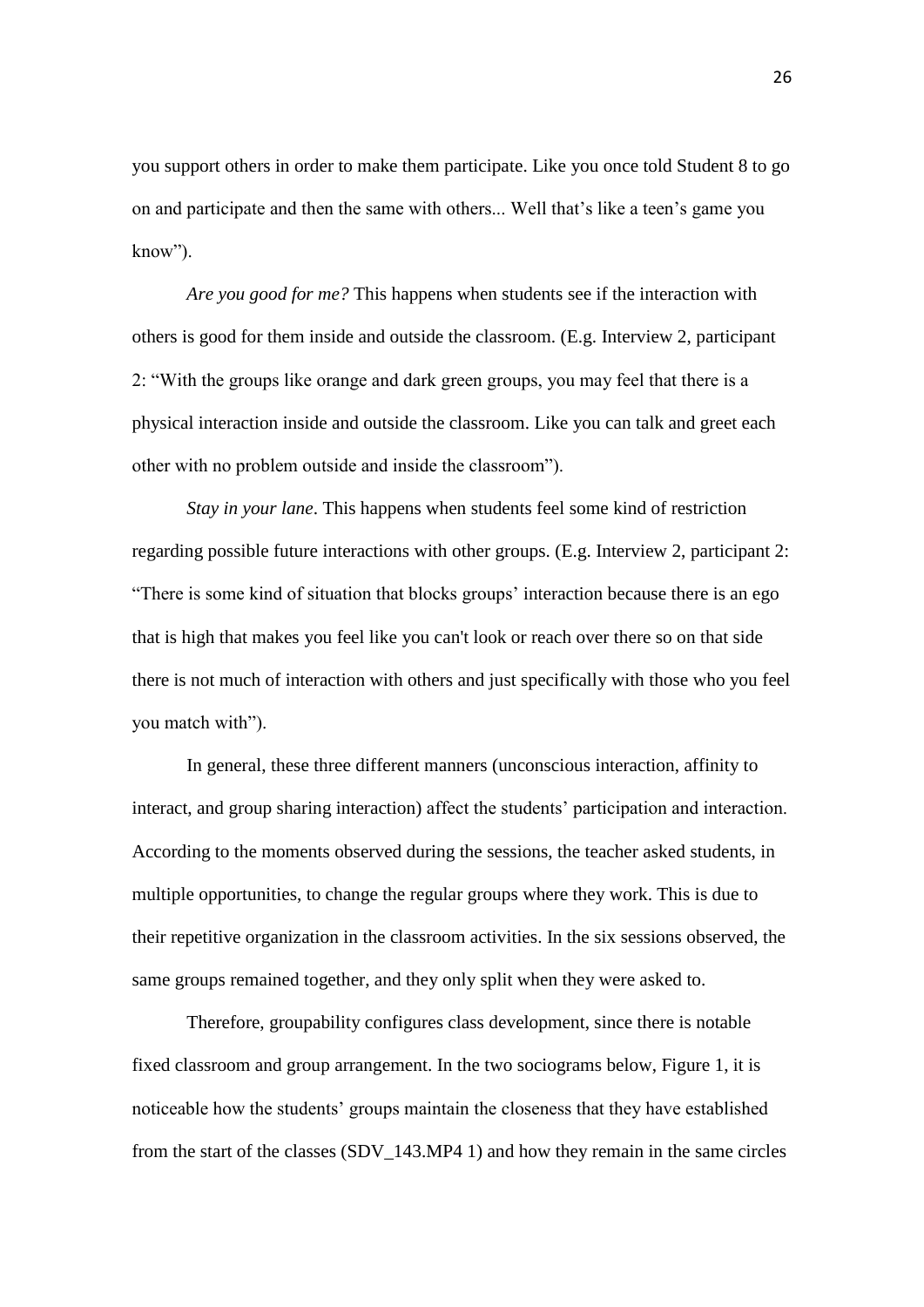SDV\_143.MP4 2), even though the activities they need to do demand a change of locations and composition of the groups.



It is seen the closeness of the student's groups by looking at the three orange, three pink and two light green circles and the bottom left of (SDV\_143.MP4 1) just like it is seen the remained closeness on the sociogram (SDV\_143.MP4 2) by looking at the three orange, three pink and two light green circles on the bottom left. The groups of three yellow, two brown, and two purple circles, as well, remain close on the upper right of both sociograms, the only change being the location of the two dark green circles that go from being on the upper left of the (SDV\_143.MP4 1) to the middle upper part of the second sociograms along the three yellow circles. On a quick review, it is observable how the students keep that closeness between groups class after class (Yellow and dark green circles remaining close in both sociograms; and the orange, light green and pink circles staying close as well in both sociograms).

In these two other sociograms, Figure 2, it is seen how the established locations of the three orange, three pink, and two light green circles remain on the bottom left part of (SDV\_0133.MP4) while the yellow and non-participants of groups remain in the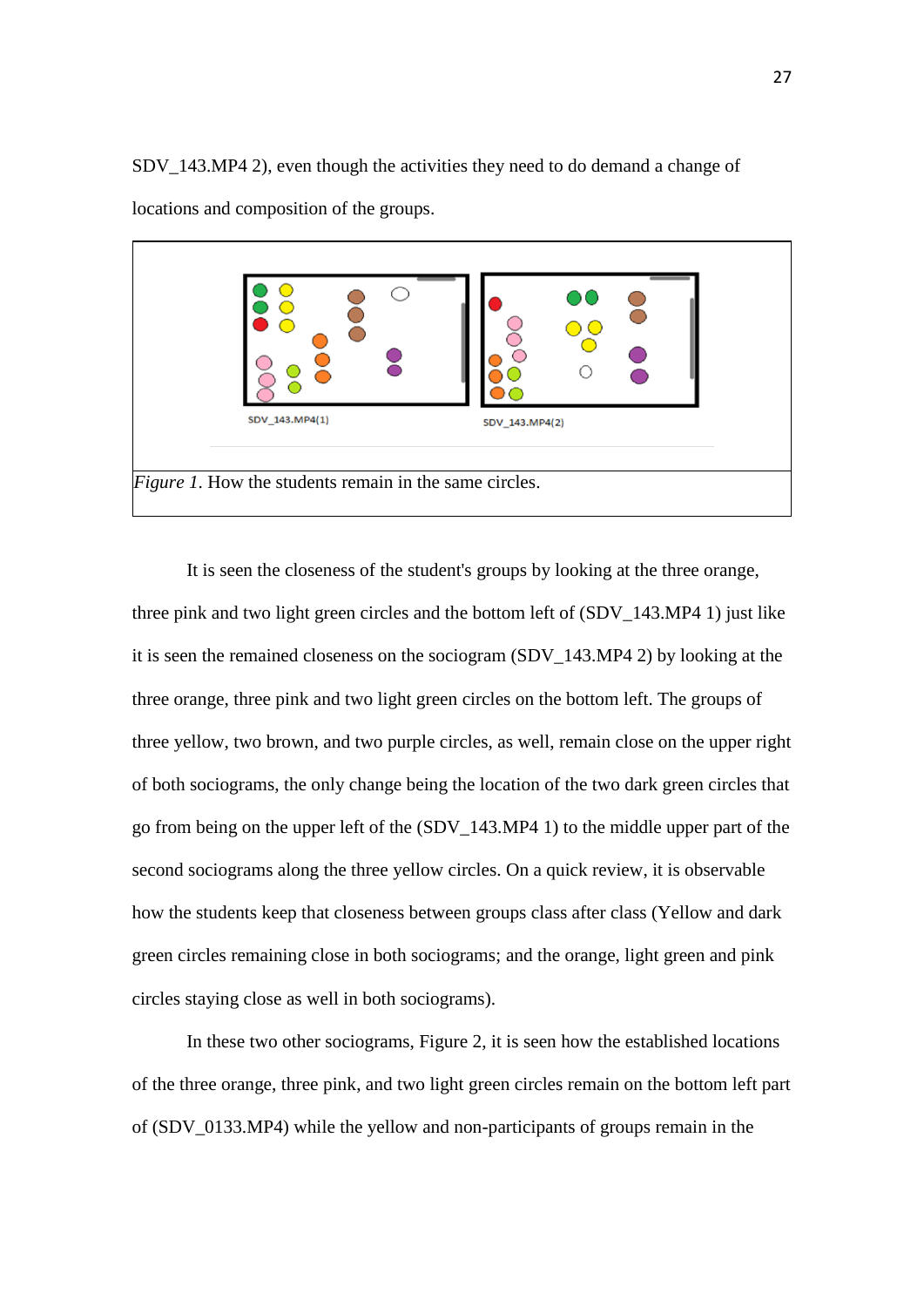middle of both sociograms (SDV\_0133.MP4, SDV\_135.MP4), and the purple one stays in the same spot on the right bottom part of the sociogram (SDV\_0133.MP4).



The idea of presenting these two sociograms in Figure 2 is to put out the fact that the placement of the teacher in the classroom does have an effect on the locations of all the groups inside the classroom. In the first sociogram (SDV\_0133.MP4), it is seen how the teacher is on the front of the classroom and the locations of the students remaining like in any other class. On the other hand, in the second sociogram (SDV\_135.MP4), in it is seen how the groups' locations change when the teacher takes place at the back of the room in the middle of the orange, light green, and pink circles; they go from being in an initial location that can be seen in the first sociogram (SDV\_0133.MP4) to this new different location placement in the second sociogram (SDV\_135.MP4).

Putting everything together, throughout this section of findings, we have presented an overall view of positioning of the participating students, in both individual and group scenarios. Positioning is very rich in the observed class, what turns this theory into a real-life playout. We found elements that foster positioning situated in three momentums: nomination, lack of proficiency, and groupability. These momentums are the result of different internal and external factors such as the affinity to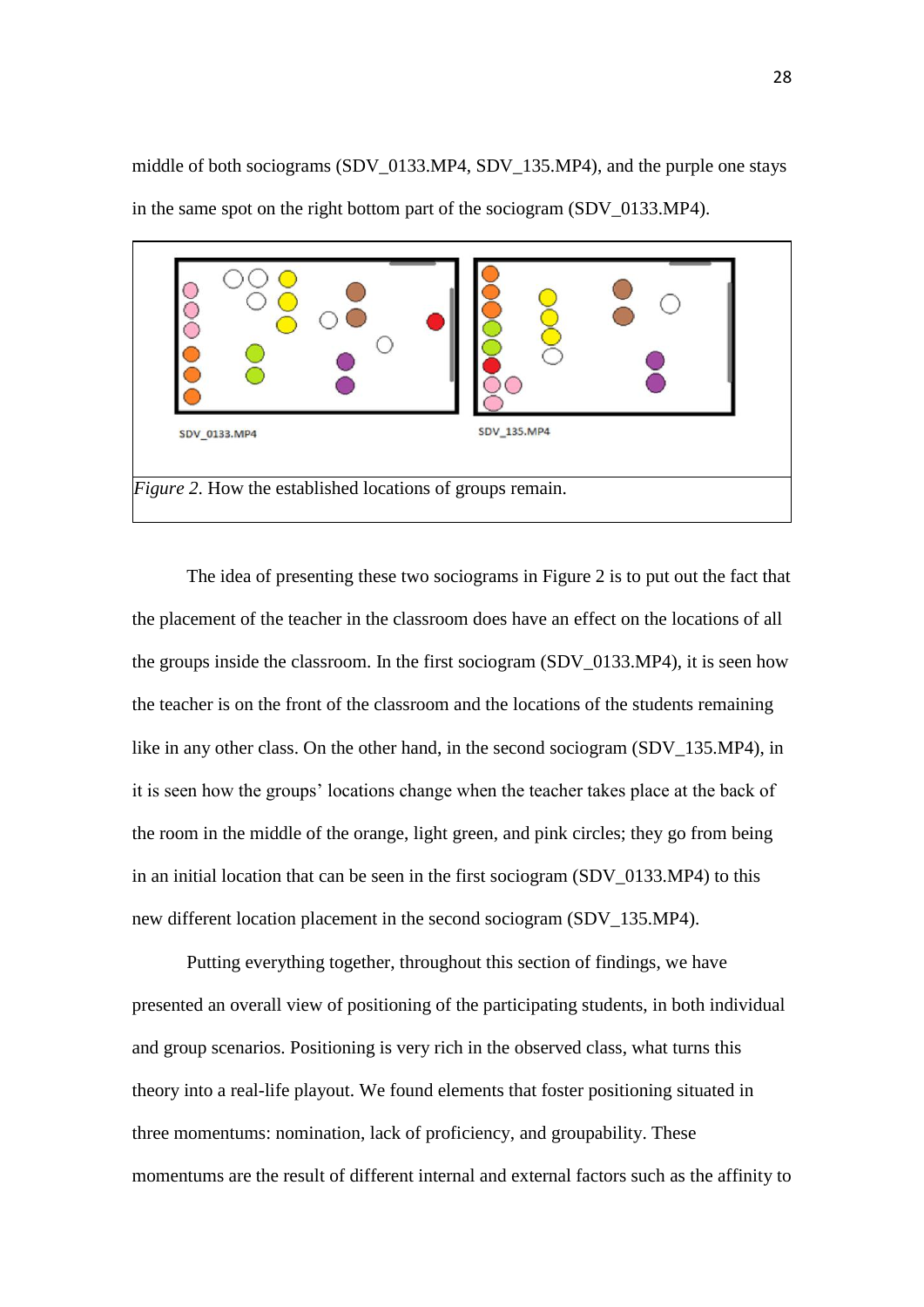interact, desire to interact, lack of language proficiency in participation, and groupsharing interaction.

#### **Conclusions**

Following our research question regarding to how pre-service teachers of BA in ELT at La Salle University participate in content-based English classes, we found that they participate according to the position granted by themselves or by others, that they are nominated by the teacher and peers to do so, and that they have specific group dynamics which configure the development of the classes. Also, there is a strong influence from proficiency level of language management in the self-confidence they show or are lack of in their contributions. According to these findings we can state the following conclusions:

It is suitable to state that pre-service teachers participate in content-based English classes through an interactional process of teacher and peers' nomination. This comes combined with their language proficiency competence, causing self and others' positioning in the dynamic of specific groups (groupability). Students' groups also configure class development with their contributions.

Pre-service teachers' positioning is divided into others and self-positioning. These conceptions allow them to be placed and recognized as active or passive speakers. Nomination is evident when pre-service teachers are pushed by the teacher and their peers to make contributions fostering class interaction. These two concepts (nomination and positioning) are intertwined with the pre-service teachers' language proficiency assumptions, which are displayed in the content of their contributions.

Student-group participation on the content-based classes is stirred by unconsciously participation, but by being stimulated to do so, mostly by own peers. The pre-service teachers, in the observed content-based class, participate unconsciously.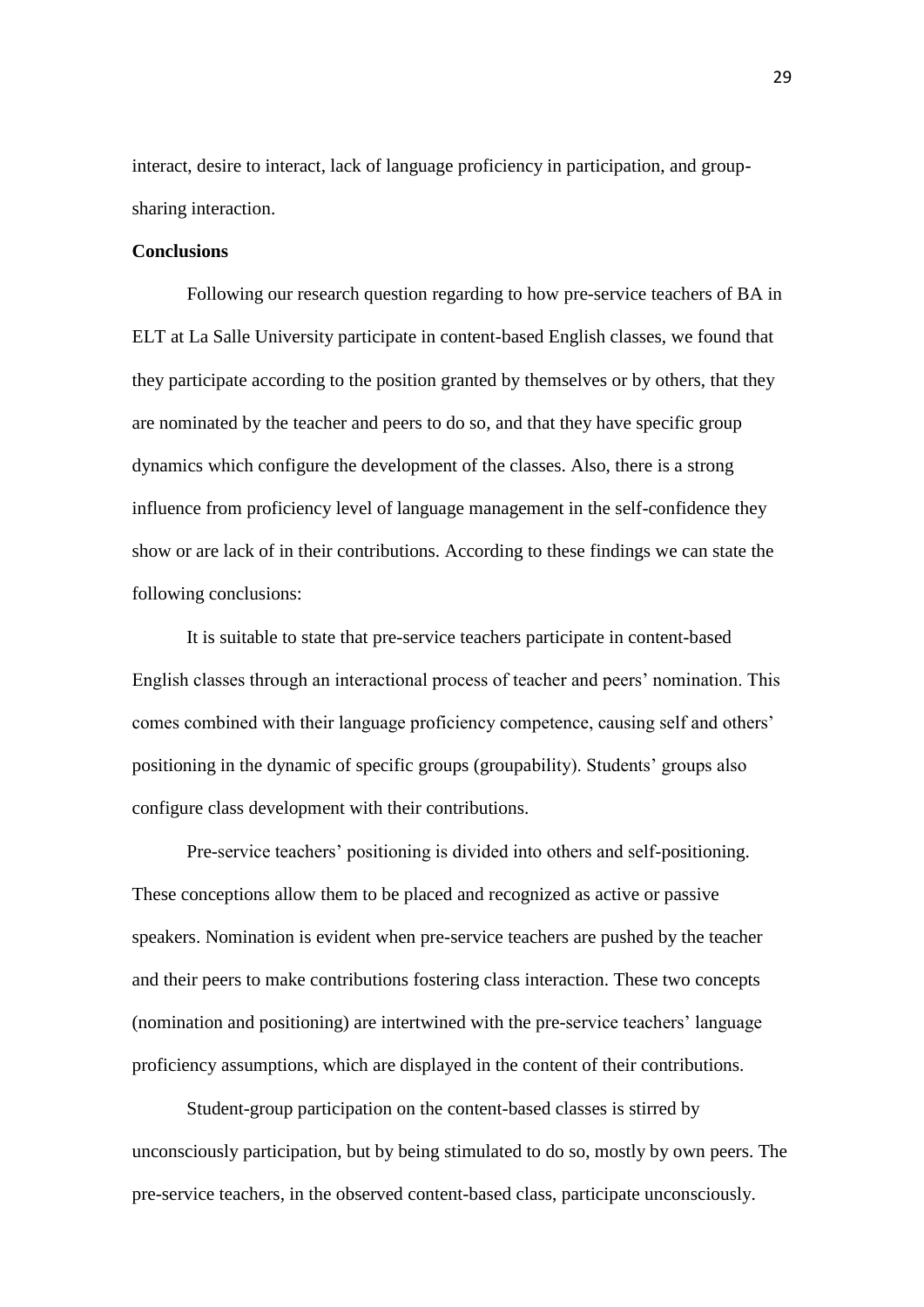They are participants when they feel forced to do it by various internal or external factors. They join the participation because inside, outside of, and between their own groups, reciprocal encouragement comes up to participate.

Unconscious participation is one of the ways students' groups participate in content-based classes. It takes place when students groups maintain interactions between them with no intention or purpose behind it. In addition, the reasons behind the interactions can go from feeling forced to interact by the teacher or a peer until participating for an upcoming benefit. Characteristics that students' groups may share between them make students groups match, it is this matching which configures the participation performance in the observed class.

#### **References**

- Alfonso, P., Gallegos, J., Santa, J., & Tache, D. (2013). *Students' participation promoted by teachers' discourse: reflecting on an English class in Corporación Unificada Nacional De Educación Superior – CUN* (Unpublished undergraduate dissertation)*.* Bogotá, Colombia: Universidad de La Salle.
- Barnes, M. U. (2004). *The use of positioning theory in studying student participation in collaborative learning activities.* Australia: University of Melbourne.

Biddle, B. J. (1986). Recent developments in role theory. *Ann. Rev. Social. 12*, 67-92.

- Brown, T. (2004). *Teachers' conceptions of assessment: implications for policy and professional development.* New Zealand: University of Auckland & Carfax Publishing.
- Bula, O. (2014). *Content-based instruction: a relevant approach of language teaching at the University of Costa Rica*. Costa Rica: Universidad de Costa Rica.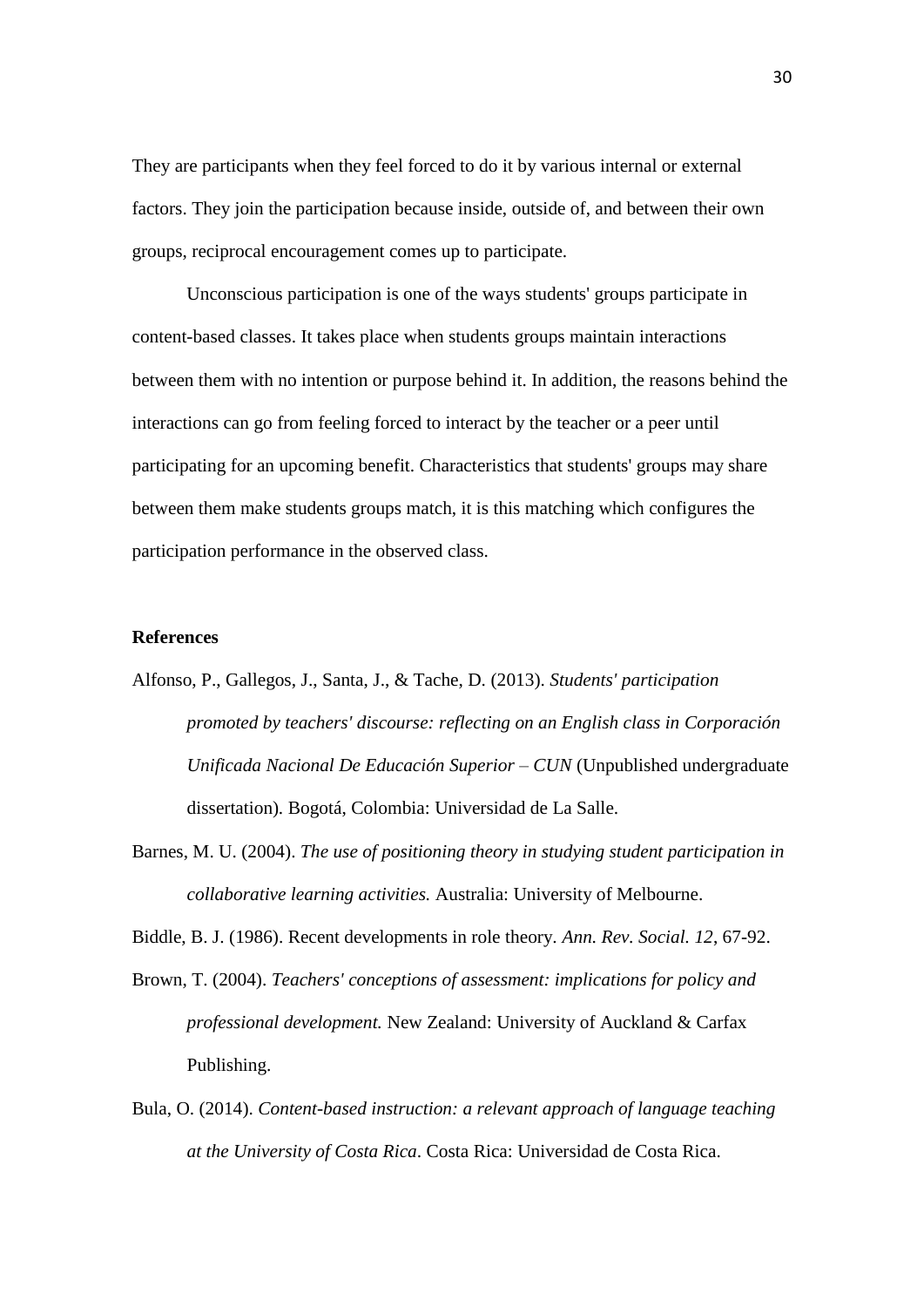- Carter, R., & Nunam, D. (2001). *The Cambridge guide to teaching English to speakers of other languages.* United Kingdom: Cambridge University Press.
- Corbin, J., & Morse, J. (2003). *The Unstructured Interactive Interview: Issues of Reciprocity and Risks When Dealing Sensitive Topics. 338-341.*
- Davies, V., & Harré, R. (1990). Positioning: the discursive production of selves*. Journal of the theory of Social Behavior, 20*, 43-63.
- DeWalt, K., & DeWalt, B. (2002). *Participant observation: a guide for fieldworkers.* Walnut Creek, CA: Alta Mira Press.
- Dupuy, B. (2000). *Content-based instruction: Can it help ease the transition from beginning to advanced foreign language classes*? California: Louisiana State University.
- Ferreiro, D. R. (2005). La participación en clase. *Rompan Filas, 76*, 3-9.
- Flanders, N. A. (1970). *Analyzing teacher behavior*. UK: Addison Wesley Publishing Company, Inc.
- Giuseppe, I. (1985). *Planteamiento Didáctico, hacia una didáctica general dinámica.* Argentina: Kapelusz.
- Green, J., Dixon, C., & Zaharlick, A. (2003). Ethnography as a logic of inquiry*.* In J. Flood, D. Lapp, J. R. Squire, & J. M. Jensen (Eds.), *Handbook of research on teaching the English language arts*  $(2^{nd}$  ed.) (pp. 201-224).
- Hall, L. A. (2010). Teacher identity in the context of literacy teaching: three explorations of classroom ositioning and interactions in secondary schools. *Teaching and Teacher Education*, 26, 234-243.
- Harmer, J. (1998). *How to teach English, An introduction to the practice of English language teaching.* New York: Longman.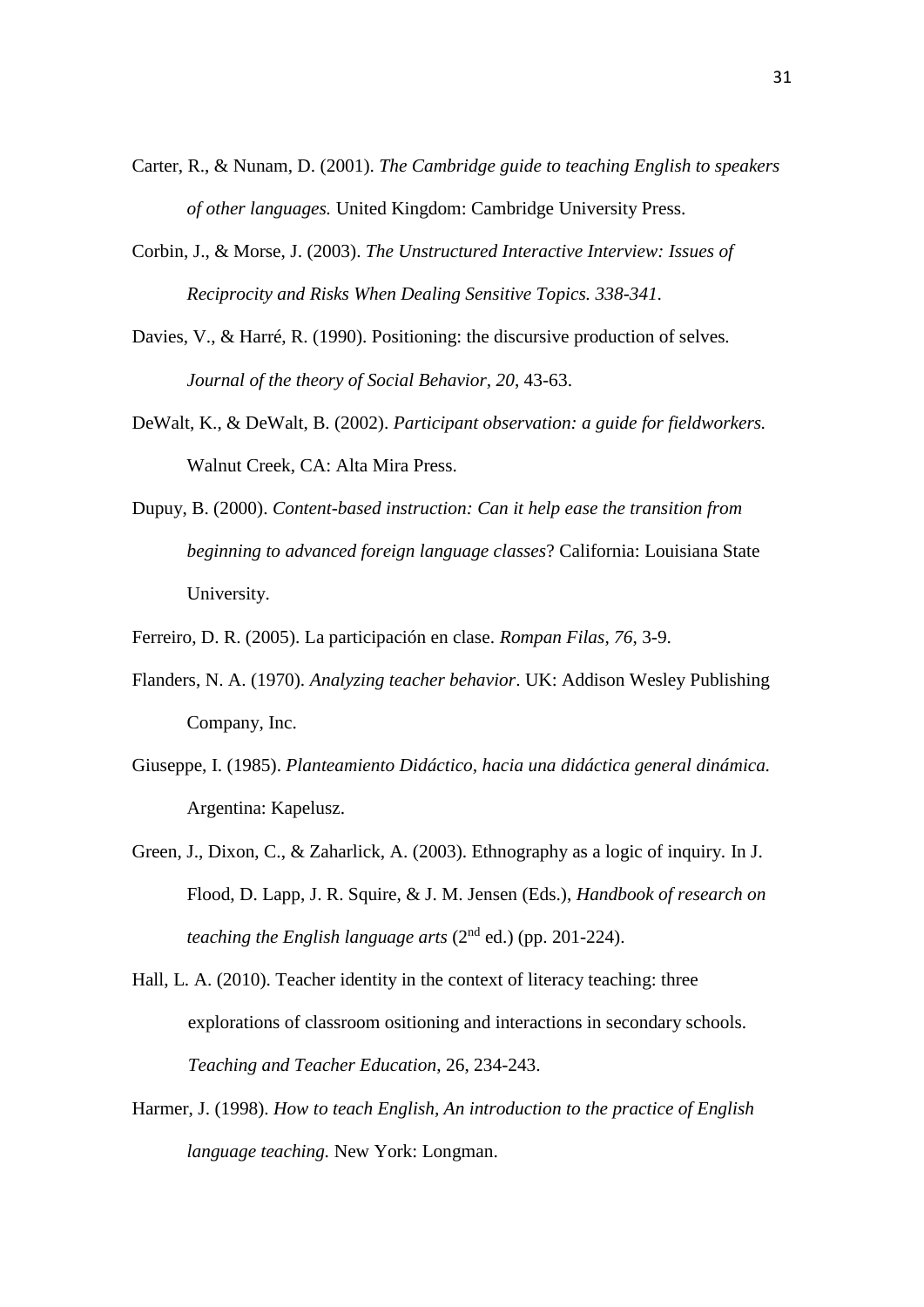- Harré, R. (2012). *Positioning theory: moral dimensions of social cultural psychology.* In J. Valsiner (Ed). *The Oxford Handbook of culture and psychology* (pp. 191- 206). New York: Oxford University.
- Harré, R., & Van Langenhove, L. (2010).Varieties of positioning. In Van Langenhove, L. (Ed.), *People and societies* (pp. 106-120). New York: Routledge.
- Hattie, J., & Timperley, H. (2007). *The power of feedback, the review of educational research.* New Zealand: University of Auckland.
- Linehan, C., & McCarthy, J. (2000). Positioning in practice: Understanding participation in the social world*. Journal for the Theory of Social Behavior,* 3, 435, 453.
- Miller, M. (2017). *The basics of sociograms: What is a sociogram*. Received from: <https://www.6seconds.org/2017/07/03/20125/>
- Prieto, M. (2005). *The Participation of the Students: A way towards their emancipation*. Chile: University of Valparaiso.
- Rogers, J. (1997). Positioning in practice: Understanding participation in the social world. *Journal for the Theory of Social Behavior*, 30, 435, 453.
- Sacks, H. (1992). *Lectures on conversation* (2 Vols.). Oxford, UK: Blackwell.
- Schensul, S., Shensul, J., & LeCompte, M. (1999). *Essential ethnographic methods: observations, interviews, and questionnaires. (Book 2 in Ethnographer's Toolkit).* Walnut Creek, CA: Altamira Press.
- Scott, & Usher. (2011). *Researching Education: Data, methods and theory in educational enquiry.* (Continuum Research Methods) 109-110.
- Seedhouse, P. (2005). Conversation analysis and language learning. *Language Teaching, 38*, 165-187.